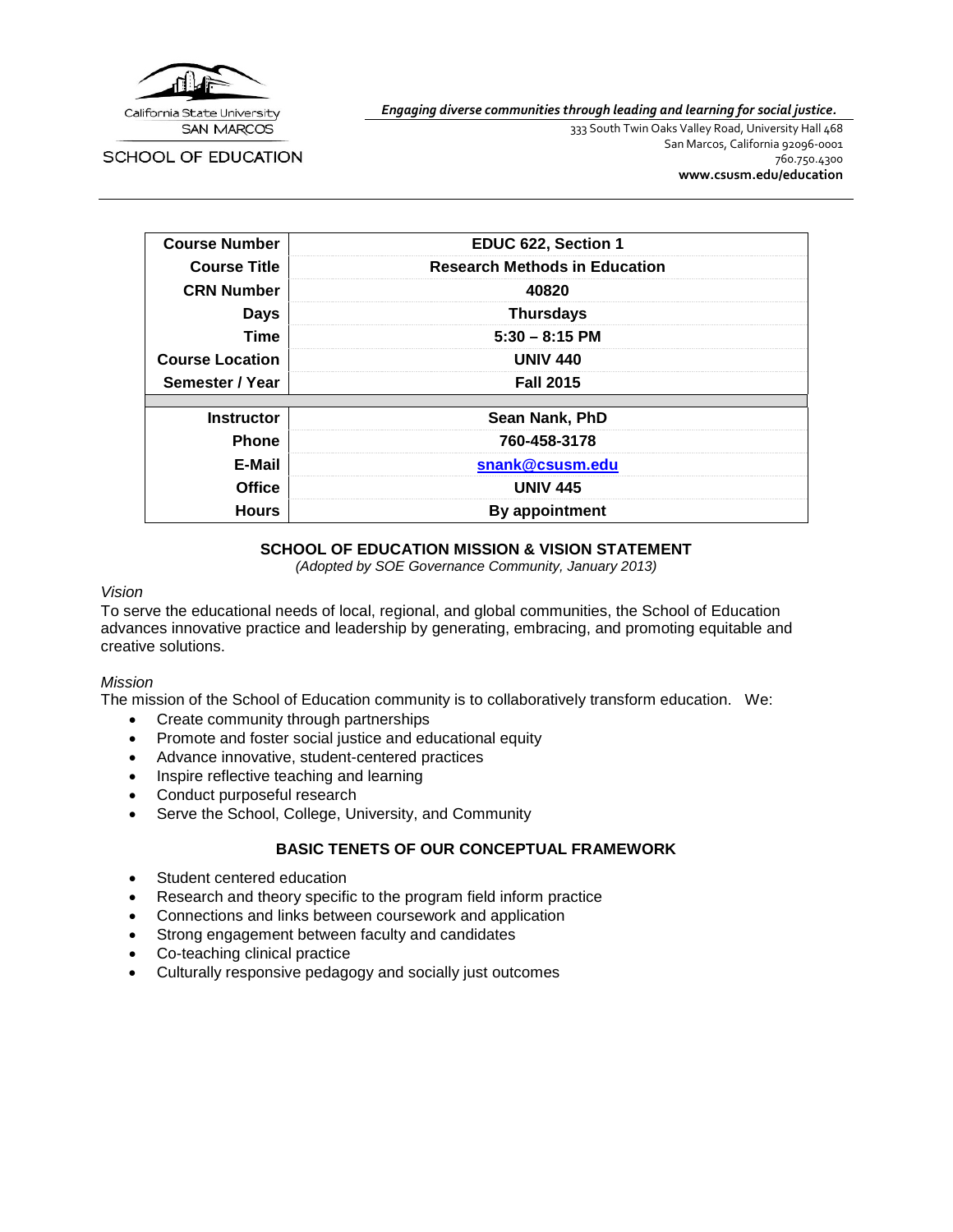# **TABLE OF CONTENTS**

| Required Texts Assigned texts and readings must be brought to all class sessions. 3 |  |
|-------------------------------------------------------------------------------------|--|
|                                                                                     |  |
|                                                                                     |  |
|                                                                                     |  |
|                                                                                     |  |
|                                                                                     |  |
|                                                                                     |  |
|                                                                                     |  |
|                                                                                     |  |
|                                                                                     |  |
|                                                                                     |  |
|                                                                                     |  |
|                                                                                     |  |
|                                                                                     |  |
|                                                                                     |  |
|                                                                                     |  |
|                                                                                     |  |
|                                                                                     |  |
|                                                                                     |  |
|                                                                                     |  |
|                                                                                     |  |
|                                                                                     |  |
|                                                                                     |  |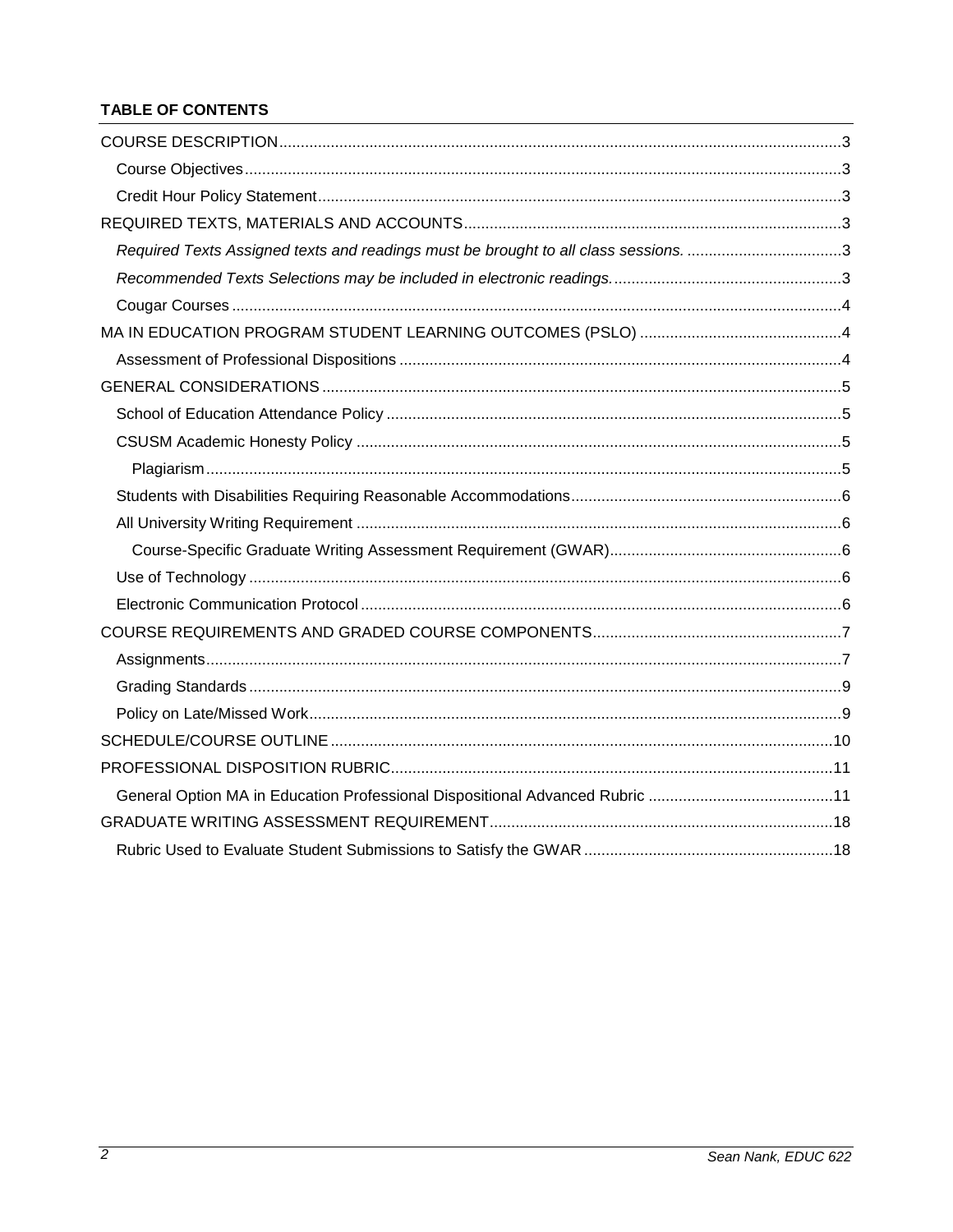### **COURSE DESCRIPTION**

<span id="page-2-0"></span>This core course is designed to introduce educational practitioners to the fields of educational research and evaluation. We will explore quantitative and qualitative methods of designing and conducting research in the context of educational settings. We will further examine measurement, assessment, common statistical techniques and methods for critiquing research and program evaluation studies.

#### <span id="page-2-1"></span>**Course Objectives**

This course enables students to become effective, confident creators and consumers of research by providing a foundation of knowledge in the area of research methods that will enable them to read research and program evaluation reports with enough understanding to determine a study's merits.

Students will write a research proposal, which could lead to development of the first three chapters of their MA thesis.

During the course, students will increase: understanding of various research methodologies and statistical techniques; ability to interpret, summarize, and critique educational research; and skills in planning to conduct research.

Therefore students will:

- Develop a working understanding of research methods and designs for educational settings;
- Enhance their practical understanding of both quantitative and qualitative research methods;
- Be able to analyze the strengths and limitations of educational research studies;
- Be able to determine the appropriate use of educational research in addressing student achievement issues in schools.
- Be able to refer to appropriate sources to find the answers to research and evaluation problems and produce a comprehensive review of the literature.
- Develop a working understanding of descriptive and inferential statistical techniques;
- Design a proposal for a research study; and
- Utilize correct APA style writing and citations.

### <span id="page-2-2"></span>**Credit Hour Policy Statement**

In all master course work, it is expected that for every one hour of contact time, you will complete approximately two to three hours of work outside of class. For EDUC 622, a 3-credit class, expect 6-9 hours of homework each week. Please plan accordingly.

### **REQUIRED TEXTS, MATERIALS AND ACCOUNTS**

#### <span id="page-2-4"></span><span id="page-2-3"></span>*Required Texts Assigned texts and readings must be brought to all class sessions.*

- American Psychological Association*.* (2009). *Publication manual of the American Psychological Association, 6th Ed.* Washington, DC: APA.
- Mertler, C.A. and Charles, C.M. (2010). *Introduction to educational research. 7th Ed.* Boston: Pearson Publishing.

Nank, S. D. (2011). *Testing over teaching: Mathematics education in the 21st century.* Chicago, IL: Discovery Association Publishing House.

\* Several other readings are required and will be available for download.

\* You must have access to Excel 2007 for Windows. This is available on campus, if no other access.

<span id="page-2-5"></span>*Recommended Texts Selections may be included in electronic readings.* 

Agar, M. H. (1996). *The professional stranger.* (2<sup>nd</sup> ed.). San Diego, CA: Academic Press.

Cresswell, J. W. (2007). *Educational research: Planning, conducting and evaluating quantitative and qualitative research, 3rd Ed.* NY: Prentice Hall.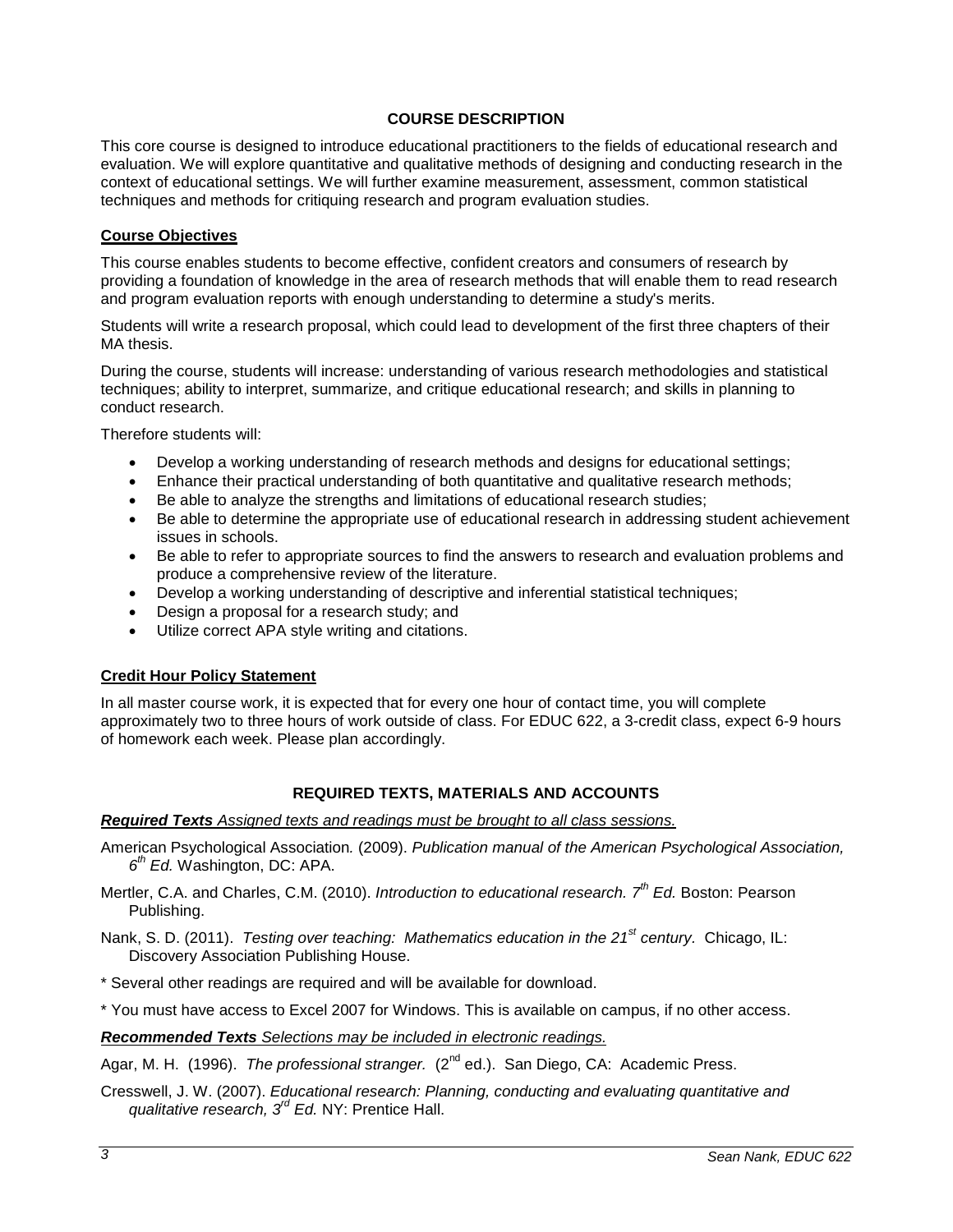- Erickson, F. (1986). Qualitative methods in research on teaching. In M. Wittrock (Ed.), Handbook of research on teaching (3<sup>rd</sup> ed., pp. 119-161). New York, NY: Macmillan.
- Geertz, C. (1973). Thick description: Toward an interpretive theory of culture. In Interpretation of cultures (pp. 3-30). New York, NY: Basic Books.
- Hammersley, M. & Atkinson, P. (1995). *Ethnography: Principles in practice.* (2<sup>nd</sup> ed.). New York, NY: Routledge.
- Hubbard, R. S. and Power, B. M. (1999). *Living the question: A guide for teacher researchers.* NY: Stenhouse.
- Kliebard, H. M. (1982). Curriculum theory as metaphor. Theory into practice, 21, (1), 11-17.

To stay updated regarding educational issues that impact teaching, learning and leadership, you are urged to read current publications in the field. Some examples include: *Educational Leadership; The Journal of Special Education; Language Arts; Science and Children; Teaching Children Mathematics; Democracy & Education; Phi Delta Kappan; Teaching Tolerance;* and *Rethinking Schools.*

### <span id="page-3-0"></span>**Cougar Courses**

Your assignments, syllabus, supplemental materials, current grades, and folders for turning in assignments are all accessible via your Cougar Courses portal. There will also be videos and links to supplement your activities during the course.

# **MA IN EDUCATION PROGRAM STUDENT LEARNING OUTCOMES (PSLO)**

### <span id="page-3-2"></span><span id="page-3-1"></span>**Assessment of Professional Dispositions**

#### PSLO 1: Professional Dispositions

Assessing a candidate's dispositions within a professional preparation program is recognition that teaching and working with learners of all ages requires not only specific content knowledge and pedagogical skills, but positive attitudes about multiple dimensions of the profession. The School of Education has identified six dispositions – social justice and equity, collaboration, critical thinking, professional ethics, reflective teaching and learning, and life-long learning — and developed an assessment rubric. For each dispositional element, there are four levels of performance at the Master's level - *unacceptable*, *approaches target, meets target*, and *advanced target*. The description and rubric for the four levels of performance offer measurable behaviors and examples.

The assessment is designed to provide candidates with ongoing feedback for their growth in professional dispositions and includes self-assessments by the candidate. The dispositions and rubric are presented, explained and assessed in at least two designated courses (EDUC 602 and 622) in the General Option Master of Arts in Education Program and again prior to advancement to candidacy and enrollment in EDUC 698. Based upon assessment feedback candidates will compose a reflection and an action plan for improvement. Candidates are expected to meet the level of *advanced target*. Candidates who have fulfilled or will fulfill the Professional Disposition requirement as part of Education Specialist or Administrative Services credential coursework are exempt from the assessment of professional dispositions EDUC 602 and EDUC 622. For these candidates, verification of this requirement will still be required prior to advancement to candidacy.

### PSLO 3: Analyze Research

Candidates will complete a formal paper (the article critique) to summarize and critique an empirical research study. Instructors evaluate the assignment with the use of the Graduate Writing Assessment Requirement (GWAR) Rubric. Candidates have three attempts to pass this PSLO with a minimum of 10 out of 16 points on the GWAR Rubric.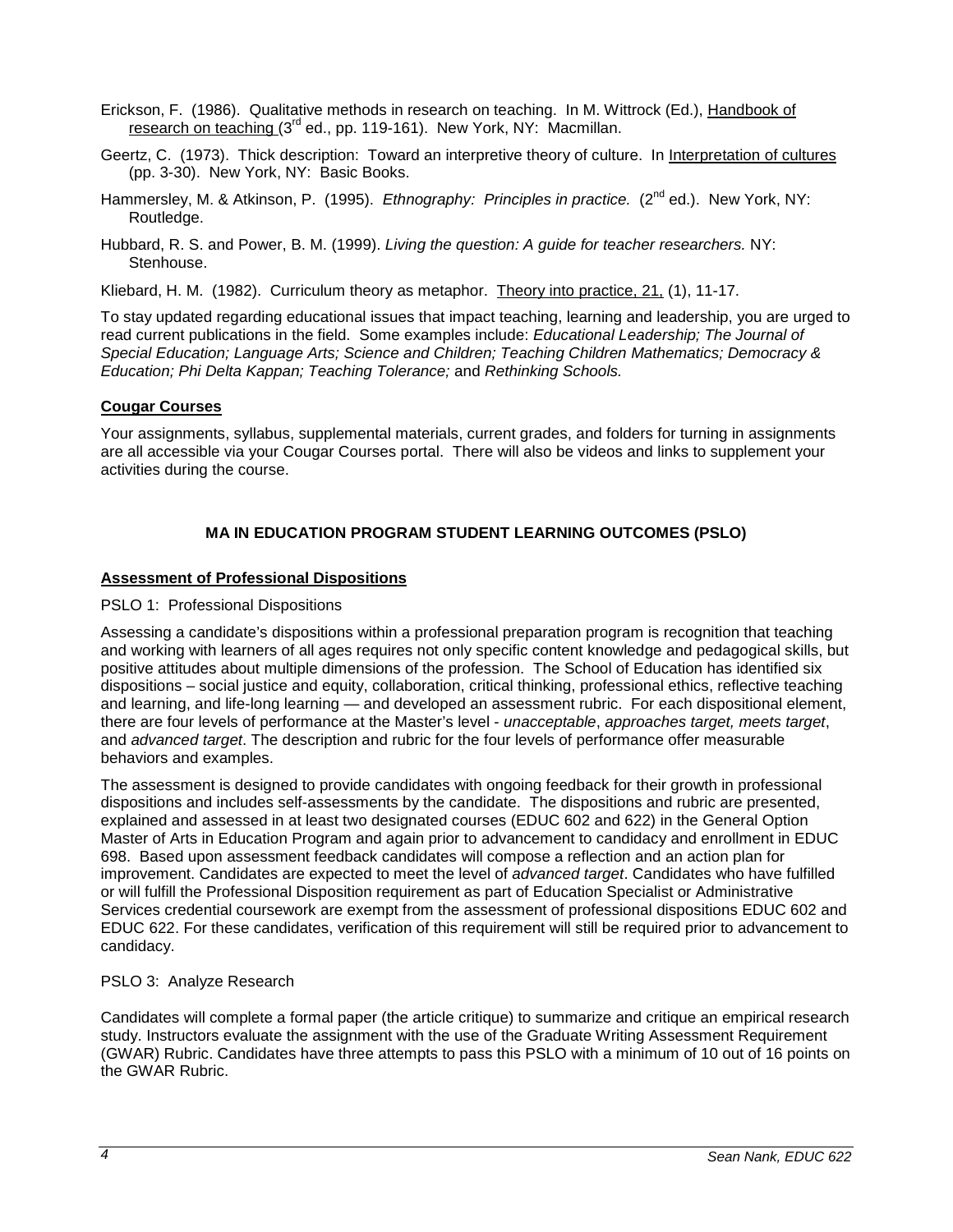## **GENERAL CONSIDERATIONS**

### <span id="page-4-1"></span><span id="page-4-0"></span>**School of Education Attendance Policy**

Due to the dynamic and interactive nature of courses in the School of Education, all students are expected to attend all classes and participate actively. At a minimum, students must attend more than 80% of class time, or s/he may not receive a passing grade for the course at the discretion of the instructor. *Individual instructors may adopt more stringent attendance requirements*. Should the student have extenuating circumstances, s/he should contact the instructor as soon as possible. *(Adopted by the COE [SoE] Governance Community, December, 1997).*

*Course-Specific Participation and Attendance Policy:* This course approaches content in a variety of ways. Structured interactions, group processes, oral presentations, guided discussion of readings, and peer review exercises are the norm. Students are expected to have read assigned materials by the date indicated in the syllabus, and should come prepared to discuss readings individually or in variously structured groups. The degree of your engagement in these processes forms the basis for points assigned in the *participation* category.

Due to the fast paced and highly interactive nature of the course, regular attendance and full participation are expected; teaching and learning is difficult (if not impossible) if one is not present for and engaged in the process. Therefore, the above SoE Attendance Policy is amplified as follows:

- Missing more than two class meetings will result in one letter-grade reduction from your final course grade; in other words, -10 points from your total count. A third absence will result in failure of the course, per SoE policy.
- Arriving late or leaving early on two occasions will be considered the equivalent of one absence.
- Up to 5 points may be recovered by a make-up assignment. The instructor will craft an assignment relevant to the missed day. Expect the task to be at minimum equivalent in time commitment to the missed session (3 hours).

Inform the instructor *prior* to an absence. Notification of absence does not warrant an excuse.

### <span id="page-4-2"></span>**CSUSM Academic Honesty Policy**

Students will be expected to adhere to standards of academic honesty and integrity, as outlined in the Student Academic Honesty Policy. All assignments must be original work, clear and error-free. All ideas/material that are borrowed from other sources must have appropriate references to the original sources. Any quoted material should give credit to the source and be punctuated accordingly.

Academic Honesty and Integrity: Students are responsible for honest completion and representation of their work. Your course catalog details the ethical standards and penalties for infractions. There will be zero tolerance for infractions. If you believe there has been an infraction by someone in the class, please bring it to the instructor's attention. The instructor reserves the right to discipline any student for academic dishonesty, in accordance with the general rules and regulations of the university. Disciplinary action may include the lowering of grades and/or the assignment of a failing grade for an exam, assignment, or the class as a whole.

Incidents of Academic Dishonesty will be reported to the Dean of Students. Sanctions at the University level may include suspension or expulsion from the University.

Refer to the full Academic Honesty Policy at:

<span id="page-4-3"></span>[http://www.csusm.edu/policies/active/documents/Academic\\_Honesty\\_Policy.html](http://www.csusm.edu/policies/active/documents/Academic_Honesty_Policy.html)

### **Plagiarism**

As an educator, it is expected that each candidate (course participant) will do his/her own work, and contribute equally to group projects and processes. Plagiarism or cheating is unacceptable under any circumstances. If you are in doubt about whether your work is paraphrased or plagiarized see the Plagiarism Prevention for Students website [http://library.csusm.edu/plagiarism/index.html.](http://library.csusm.edu/plagiarism/index.html) If there are questions about academic honesty, please consult the University catalog.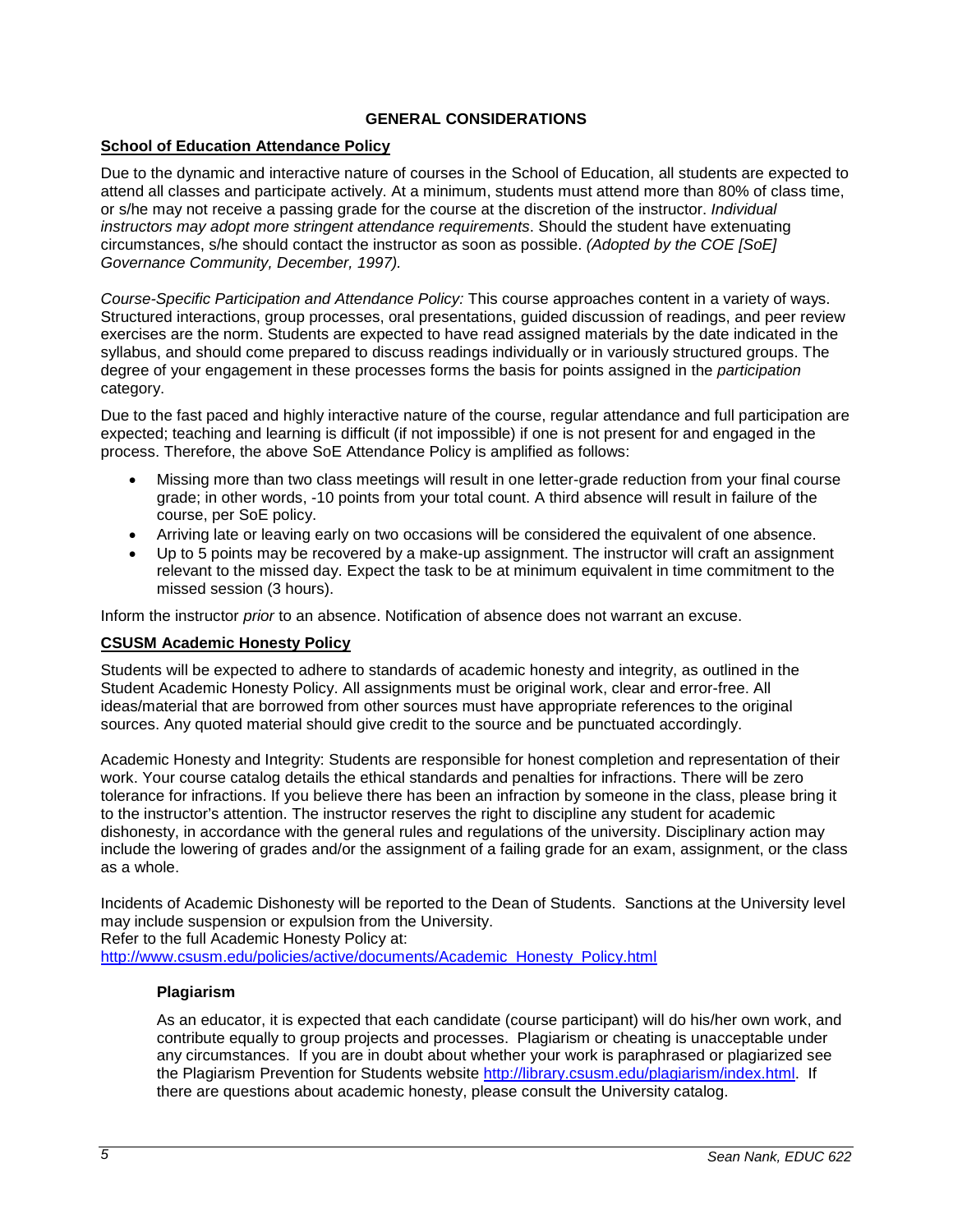### <span id="page-5-0"></span>**Students with Disabilities Requiring Reasonable Accommodations**

Students with disabilities who require reasonable accommodations must be approved for services by providing appropriate and recent documentation to the Office of Disabled Student Services (DSS). This office is located in Craven Hall 4300, and can be contacted by phone at (760) 750-4905, or TTY (760) 750- 4909. Students authorized by DSS to receive reasonable accommodations should meet with their instructor during office hours or, in order to ensure confidentiality, in a more private setting.

# <span id="page-5-1"></span>**All University Writing Requirement**

The California State University maintains a Graduation Writing Assessment Requirement (GWAR) for master's students, to be completed before Advancement to Candidacy can be approved. A student may satisfy the graduate writing requirement in one of two ways: an acceptable standardized test score, or a paper that receives a passing score as described in the GWAR rubric. Toward the goal of providing opportunity for graduate students in the School of Education to satisfy the writing requirement, all papers in all graduate classes must adhere to the rules of style (for writing and format style) detailed in the *Publication Manual of the American Psychological Association, 6th ed.* (2009). This is a required textbook for all CSUSM SoE graduate courses.

# <span id="page-5-2"></span>**Course-Specific Graduate Writing Assessment Requirement (GWAR)**

In the School of Education at CSUSM, students complete the Graduate Writing Assessment Requirement (GWAR) through the submission of the *Article Critique* in EDUC 622. The student's writing in this assignment must demonstrate graduate level skills in (1) style and format, (2) mechanics, (3) content and organization, and (4) integration and critical analysis. The paper will be scored using a 4-point rubric in each of the aforementioned four areas. The minimal acceptable combined score from all of the four sections is 10 points, with no scores of "1" on any section, resulting in a minimum of a 2.5 average for all sections. The GWAR Rubric-based assessment of this paper will not directly impact your course grade; however you cannot be advanced to candidacy for your MA without arranging with the SoE to resubmit an equivalent writing sample. The GWAR Rubric is attached to this syllabus.

### <span id="page-5-3"></span>**Use of Technology**

Candidates (Course participants) are expected to demonstrate competency in the use of various forms of technology (i.e. word processing, electronic mail, Moodle, use of the Internet, and/or multimedia presentations). Specific requirements for course assignments with regard to technology are at the discretion of the instructor. Keep a digital copy of all assignments for use in your teaching portfolio. All assignments will be submitted online, and some will be submitted in hard copy as well. Details will be given in class.

### <span id="page-5-4"></span>**Electronic Communication Protocol**

Electronic correspondence is a part of your professional interactions. If you need to contact the instructor, email is often the easiest way to do so. It is my intention to respond to all received e-mails in a timely manner. Please be reminded that e-mail and on-line discussions are a very specific form of communication, with their own nuances and etiquette. For instance, electronic messages sent in all upper case (or lower case) letters, major typos, or slang, often communicate more than the sender originally intended. With that said, please be mindful of all e-mail and on-line discussion messages you send to your colleagues, to faculty members in the School of Education, or to persons within the greater educational community. All electronic messages should be crafted with professionalism and care.

Things to consider:

- Would I say in person what this electronic message specifically says?
- How could this message be misconstrued?
- Does this message represent my highest self?
- Am I sending this electronic message to avoid a face-to-face conversation?

In addition, if there is ever a concern with an electronic message sent to you, please talk with the author in person in order to correct any confusion.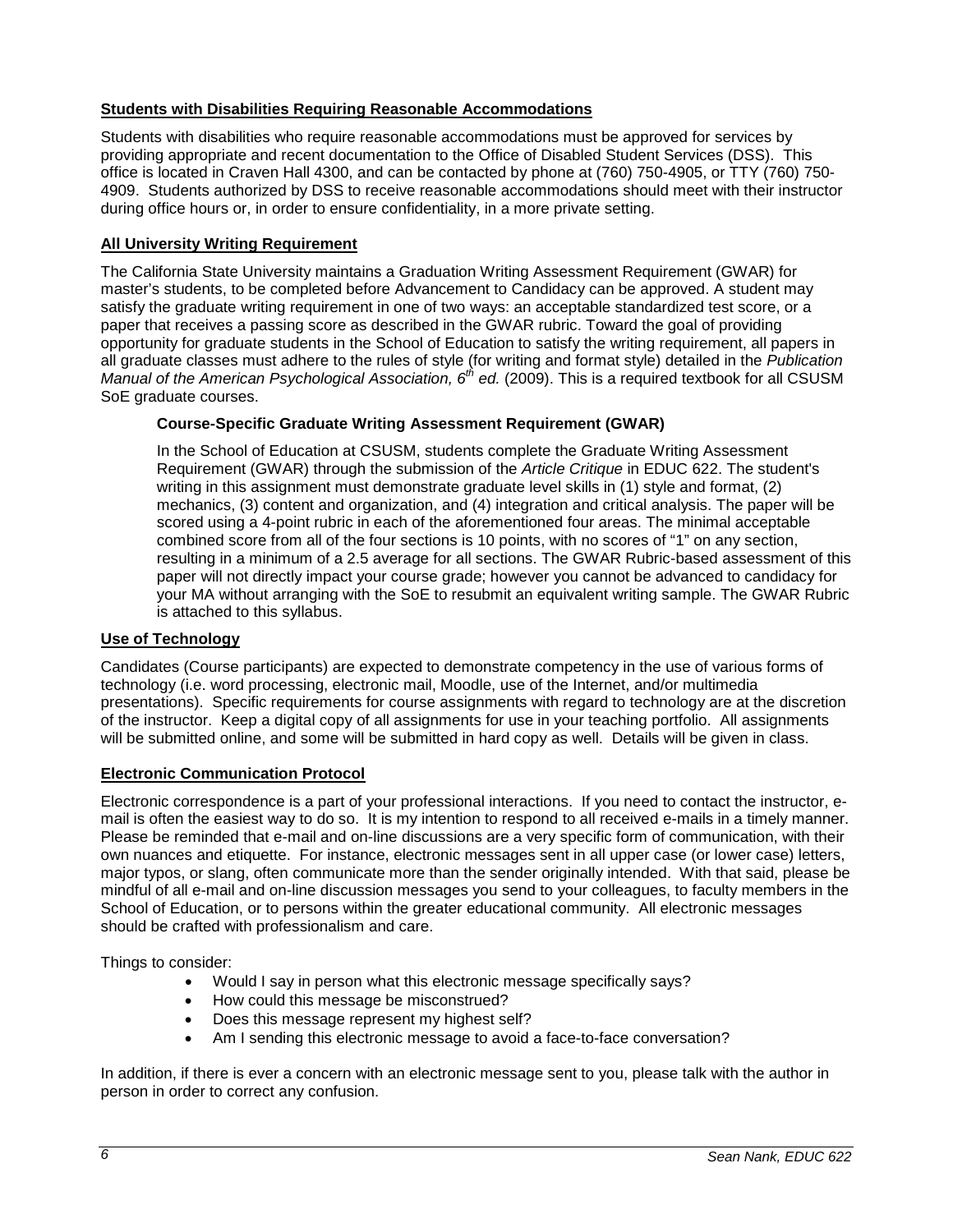### **COURSE REQUIREMENTS AND GRADED COURSE COMPONENTS**

### <span id="page-6-1"></span><span id="page-6-0"></span>**Assignments**

All assignments are due on the dates indicated. Assignments *must* be submitted via Cougar Courses, double-spaced, and with standard margins, and adhere to style and formatting guidelines of APA 6<sup>th</sup> ed., as appropriate to the assignment. It is expected that all assignments will reflect graduate-level expectations for composition and exposition. Use of electronic spelling and grammar checking is encouraged. The Writing Center is available for support (Kellogg Library 1103, 760-750-4168).

*Weekly Homework and Class Participation (30 points)*. As graduate students, you are expected to take an active role in class and class activities. The quality of this course rests on the quality of YOUR participation. Toward this end, you are expected to attend every face-to-face class meeting; arrive fully prepared for classroom activity (i.e. homework is completed); and participate wholly in classroom and online dialogue including peer review activity. Each reading assignment will require a corresponding response, intended to provide an opportunity for brief personal review, digestion, and self-assessment of the content. These will usually be completed online, one per chapter read. The statistical reasoning content, studied online, is included in this grade.

*Annotated Bibliographies (10 points)*. Because your ability to find and use published literature is paramount to your understanding of research methods, you will be reading, summarizing, and interpreting a variety of published research studies. This practice will prepare you for the literature review portion of any research project and strengthen your critical analysis skills as a consumer of published research.

Four annotated bibliographies will be submitted, each with 5 resources related to the topic of your research proposal. The majority of each bibliography must be empirical research studies. The annotation for these studies will state briefly the research questions(s), the methodology, the research setting and participants, the methods for collecting data, the methods for analyzing data, and the findings. A few comments/critique of the research is appropriate, as are personal notes, such as quotes (with page numbers) that you predict you might use in future writing.

*Article Critique (20 points)*. For one article in particular, you will summarize then critique the research. The critique is not a reaction to the article or the material in it. It is not an explanation of the material, nor an amplification of it. Nor is the critique an editorial, a defense of the material from your standpoint. The article critique is (a.) a summary of the research methods and findings, and (b.) your evaluation of the article and how it is presented to you.

- Write a 4-6 page (maximum!) paper based on your summary and critique. You will be marked down if longer than 6 pages; brevity and concision are valued in this writing genre.
- Report the name of the journal, author(s), and title of the article *only* in a Reference section, save for minimal and introduction in the paper, i.e. the normal APA citational style that acknowledges author's last name and year of publication.
- The summary must include the research problem/questions; highlights of the literature review; name of the design methodology; participants and setting; key elements of the methods for data collection and data analysis; the findings of the research; and a restatement of the author's recommendations (e.g. why the findings are important to educators, how the findings can inform education, …).
- After this summary, complete a thoughtful critique, focusing on what you believe to be the strengths *and* weaknesses of the research. That is, the validity and reliability of the data, the methods to collect, the methods to analyze, and concerns about bias in findings and/or conclusions.

This article critique will also be assessed for your Graduate Writing Assessment Requirement (GWAR).

*Research Proposal (40 points)*. To prepare you for future research, you will complete key components of a research proposal. These key components will include: Title Page, Table of Contents, Chapter 1: Statement of Problem *(outlined)*, Chapter 2: Literature Review, Chapter 3: Methodology *(outlined)*, and References. Other than the outlined portions, the proposal must conform to the APA 6<sup>th</sup> edition style quide throughout.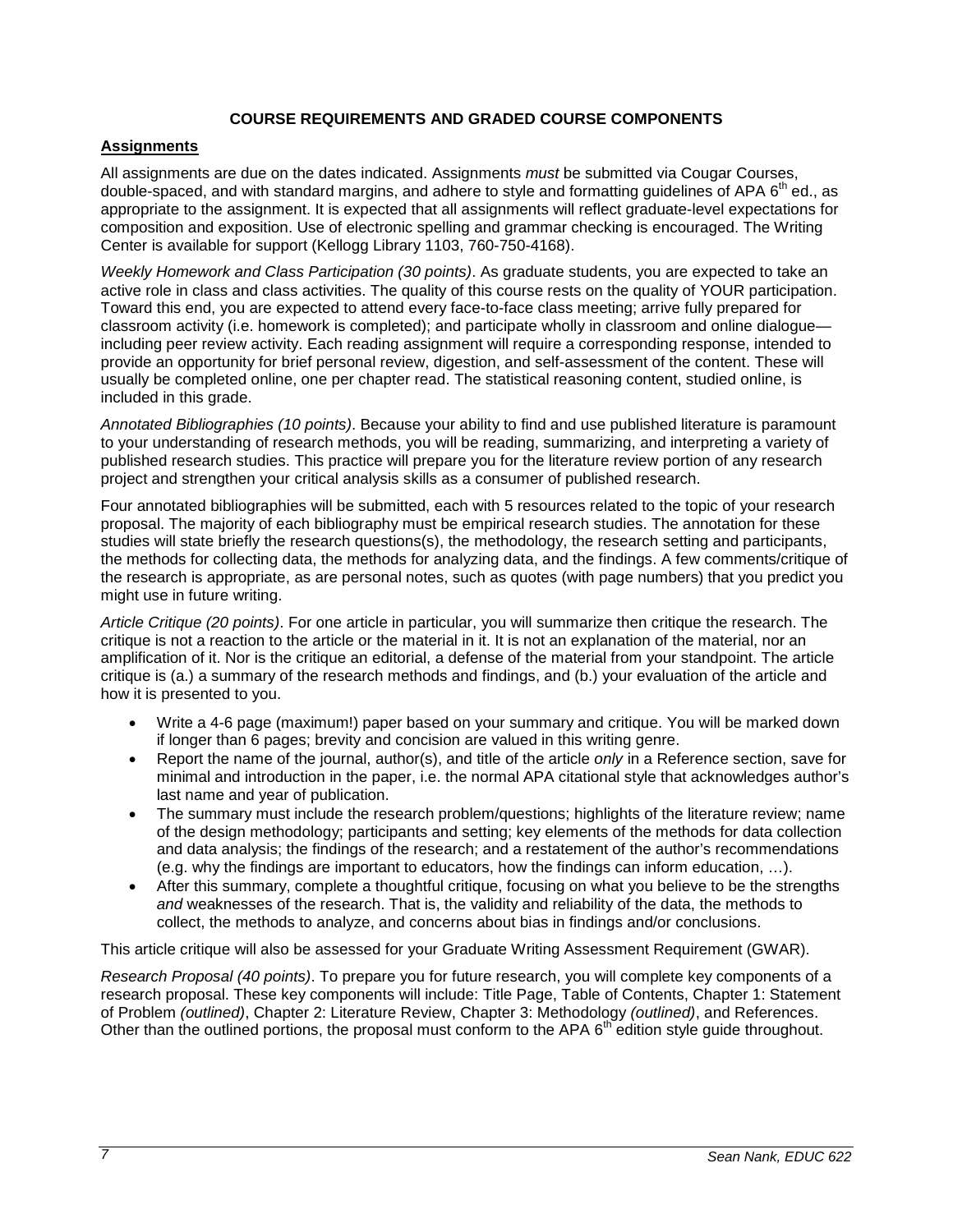For some students, this research proposal might lead directly to the Culminating Experience for their MA in Education. This proposal should be considered no more than a *draft* of the first three chapters your Masters thesis or project. It is strongly encouraged that upon completion of this draft, it is taken to your Chair for discussion and feedback. They will let you know when you are ready to submit your formal proposal, acceptance of which allows for your Advancement to Candidacy and enrollment in EDUC 698.

The School of Education (SoE) provides a rubric as an *optional* guide for your writing of each chapter of your final research/project thesis. For this class, you are encouraged to read this rubric before you begin writing, and then revisit it as you make revisions to your chapters in order to help you self-assess. You are also *strongly* encouraged to develop a peer-writing group to get feedback from others during your writing. Remember, *the key to good writing is rewriting*.

Specific details and requirements of the *Research Proposal*:

- *Chapter One: Introduction & Statement of Problem*. Chapter 1 is the Statement of the Problem of the Research Proposal and it should begin with a "Narrative hook" to introduce the topic. Expand that narrative to include the purpose statement and research question(s) following the guidance of Creswell (2012) on pages 64-75 & 122-135 [supplemental reading materials]. Chapter 1 should include the following components: background information, statement of the problem, purpose of study, rationale, research questions, significance of study, applications, limitations, definition of terms and a summary paragraph leading into the *Literature Review*. Your writing should "flow" and so each of the aforementioned components should not necessarily define the structure of the chapter. However, each component should be present. See the SoE Chapter 1 Thesis Rubric for more guidance.
- *Chapter Two: Literature Review.* The Literature Review is a critical and in-depth evaluation of previous research; it serves not only as a summary and critique, but also **synthesis** of the research particular to your area of study.

Your review of literature should be organized around common themes that you found in your research articles, not organized simply as a sequence of individual articles. You should write about the articles within the subheadings of your common themes. You are writing one overview of all of the articles together, not each one separately. Remember to discuss common themes or threads that run through all or some of the papers; do not have one separate paragraph about each paper. If a paper included something unique and significant, you can certainly discuss it.

Follow correct guidelines for citation; be sure to give the authors credit if you take something directly from their paper. Use quotation marks and include the page number when you use an exact quote.

Ensure that the **all** of the reviewed articles were the reports of empirical research conducted by the author(s), and that the majority of articles referenced in this chapter are primary sources. How do you know if it was empirical research? The authors will state the guiding research question(s), how they collected and analyzed data, and the results, implications and conclusions.

The Literature Review should have an introduction that ties the review of literature to your research question. The body of the chapter should be organized by underlying themes or threads (subtopics) that your articles address. You should have a summary at the end that summarizes the review of literature and how it is linked to your research question, and which leads the reader into the *Methodology*. See the SoE Chapter 2 Thesis Rubric for more guidance.

• *Chapter Three: Methodology.* Although only an outline, a quality response to this chapter is important; it is your opportunity to demonstrate what you know about designing a research study. Be thorough. Your methodology chapter will consist of an introduction to the chapter, description of your methodological design, description of the research participants and setting, the data to be collected, instruments and procedures for data collection, the methods for data analysis, and a summary. See the SoE Chapter 3 Thesis Rubric for more guidance.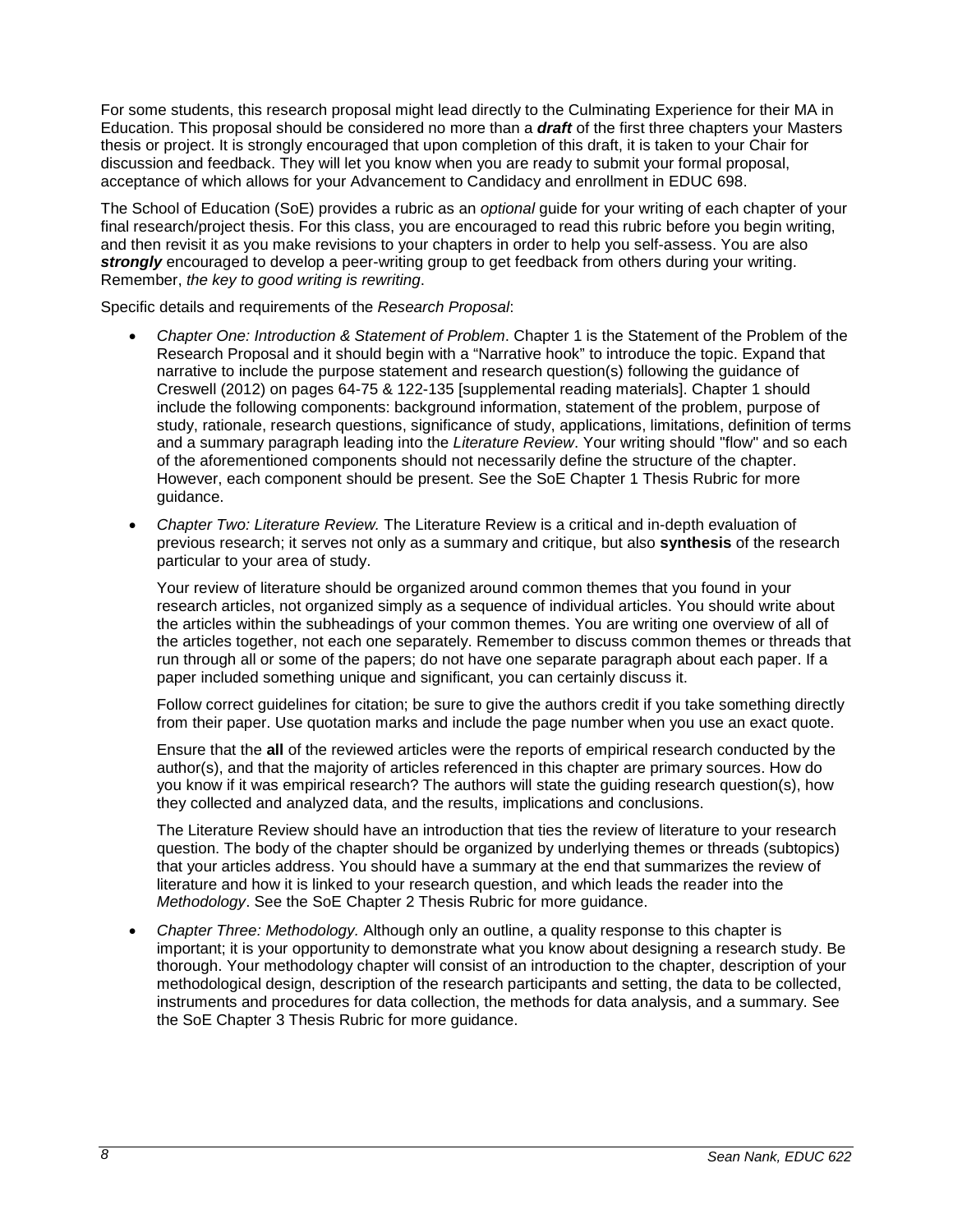### <span id="page-8-0"></span>**Grading Standards**

Grades will be based on the following grading scale:

| А | . | 90 | $\overline{\phantom{0}}$ | 100%      |
|---|---|----|--------------------------|-----------|
| в | . | 80 | $\overline{\phantom{0}}$ | 89%       |
| C | . | 70 | $\overline{\phantom{0}}$ | 79%       |
| D | . | 60 | $\overline{\phantom{0}}$ | 69%       |
| F |   |    |                          | Below 60% |

The course is writing intensive, and success depends on keeping pace with course writing structures and due dates. As such, work submitted late, but within one week of the due date will be reduced by one letter grade. Work received over one week late will be recorded at half the graded value. *Note:* assignments are due whether or not you are present in class that day.

Each written assignment will be graded approximately 80% on content and context (detail, logic, synthesis of information, depth of analysis, etc.), and 20% on mechanics (grammar, syntax, spelling, format, uniformity of citation, etc.).

#### <span id="page-8-1"></span>**Policy on Late/Missed Work**

Missing work will be assigned zero points. Late work will be accepted. However, every day the work is late, 10% will be deducted from the assignment grade. After 10 days, the assignment will be worth zero points.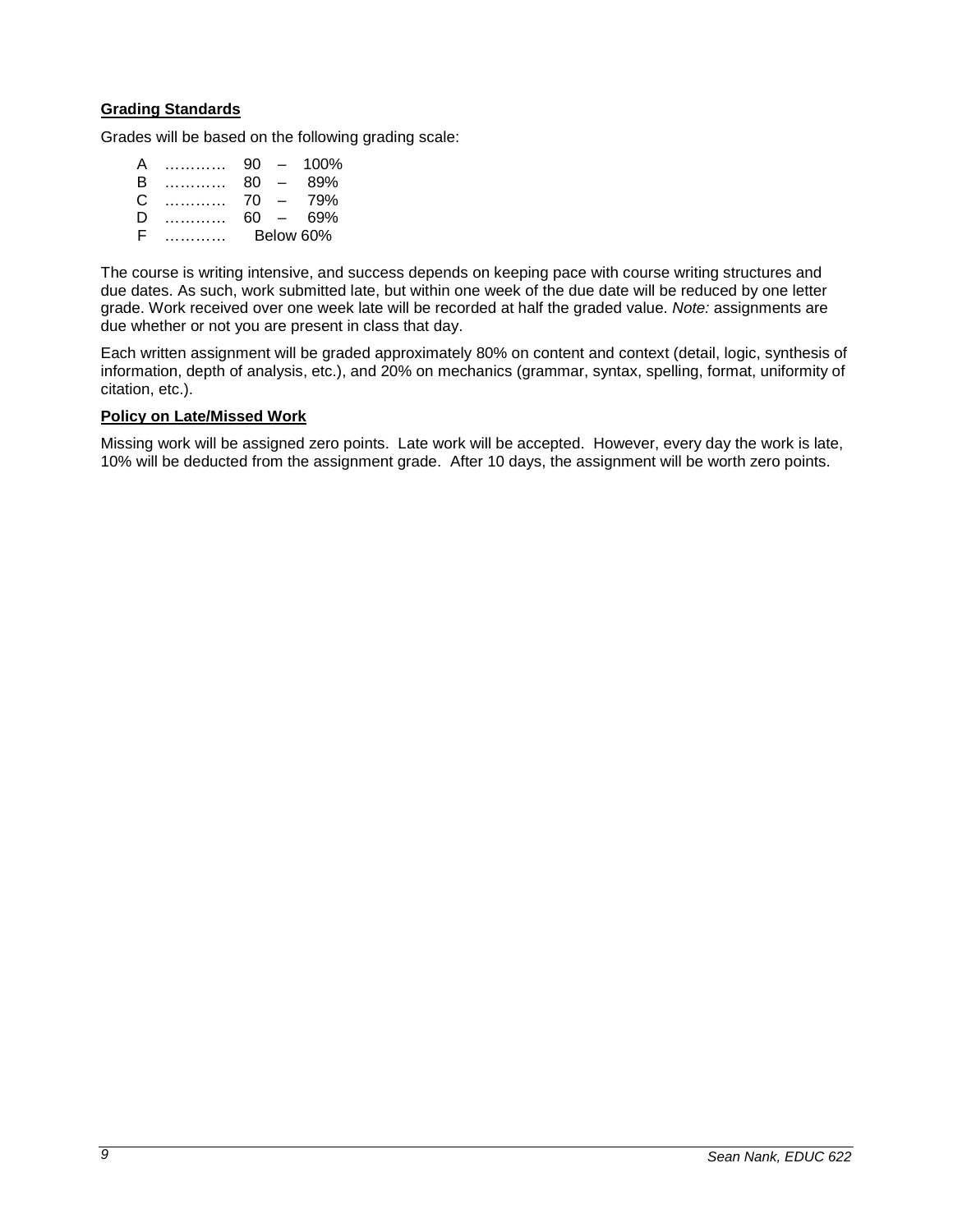# **SCHEDULE/COURSE OUTLINE**

<span id="page-9-0"></span>

| Date                 | <b>Topic</b>                                                                                   | <b>Assignment (if any)</b>                                |
|----------------------|------------------------------------------------------------------------------------------------|-----------------------------------------------------------|
| Session 1<br>3 Sep   | Welcome; Introduction to Educational Research<br>& APA Style                                   | Skim APA Manual                                           |
|                      | • Syllabus                                                                                     |                                                           |
|                      | • Introduction to Educational Research                                                         |                                                           |
| Session 2            | What is Research?                                                                              | Read & Respond: M&C Ch 1, 2 (2 pts)                       |
| 10 Sep               | Workshop: Publishing your Research (or Project)<br>at CSUSM                                    |                                                           |
| Session 3            | <b>Locating Published Research</b>                                                             | RR Nank Ch. 1, 2 (2 pts)                                  |
| 17 Sep               | • Introduction to CSUSM Library & research                                                     | APA Ch. 7                                                 |
|                      | resources<br>• Collect research articles (primary sources)                                     |                                                           |
|                      | • Introduction to APA                                                                          |                                                           |
| Session 4            | Selecting a Research Topic                                                                     | RR M&C Ch 3, 4 (2 pts)                                    |
| 24 Sep               | • Locating empirical studies                                                                   | RR APA Ch. 2-3 (2 pts)                                    |
| Session 5            | Interpreting and Summarizing Research                                                          | RR M&C Ch 5 (2 pt)                                        |
| 1 Oct                | Workshop: Ch. 2 Literature Review                                                              | Annotated Bib #1 (2 pts)                                  |
| Session 6<br>8 Oct   | Methods for Data Collection and Data Analysis &<br>Techniques for survey data collection       | RR M&C Ch 6, 7 (2 pts)<br>Annotated Bib #2 (2 pts)        |
| Session 7            | Proposing and Reporting Research                                                               | RR M&C Ch 8, 9 (2 pts)                                    |
| <b>15 Oct</b>        | Workshop: Ch. 1 Introduction and Statement of                                                  | Annotated Bib #3 (3 pts)                                  |
|                      | Problem                                                                                        | Lit Review Outline due                                    |
| Session 8            | Research Methodologies                                                                         | RR Nank Ch 3, 4 (3 pts)                                   |
| <b>22 Oct</b>        | Procedures & Exemplars in Qualitative Methods                                                  | RR M&C Ch 10, 12 (2 pts)<br>Article Critique due (20 pts) |
|                      | • Introduction to techniques for qualitative<br>data analysis                                  |                                                           |
| Session 9            | Procedures & Exemplars in Quantitative                                                         | RR M&C Ch 11, 13 (3 pts)                                  |
| <b>29 Oct</b>        | Methods                                                                                        | Annotated Bib #4 (3 pts)                                  |
|                      | Survey Research & Quantitative Data Analysis                                                   | Lit Review due(rough draft only)                          |
|                      | • Introduction to techniques for quantitative<br>data analysis, in particular the use of Excel |                                                           |
|                      | $\bullet$ Techniques for quantitative data analysis, $\sigma$                                  |                                                           |
| Session 10           | Mixed-Methods                                                                                  | CITI training                                             |
| 5 Nov                | Research Ethics & Human Subjects Protection;                                                   | RR M&C Ch 14 (2 pts)                                      |
|                      | Orientation to IRB Process                                                                     | <b>Statistics Module 1</b>                                |
| Session 11           | Quantitative Data Analysis                                                                     | RR Nank Ch 5, 6 (3 pts)                                   |
| 12 Nov               | Techniques for quantitative data analysis, $\chi^2$                                            | <b>Statistics Module 3</b>                                |
|                      |                                                                                                |                                                           |
| Session 12<br>19 Nov | Evaluation & Action Research Methodologies &<br>Quantitative Data Analysis                     | RR M&C Ch 15, 16 (3 pts)<br><b>Statistics Module 2</b>    |
|                      | Techniques for quantitative data analysis, using                                               |                                                           |
|                      | Excel                                                                                          |                                                           |
| Session 13<br>26 Nov | <b>Thanksgiving Break</b>                                                                      |                                                           |
| Session 14           | Review Methods for Data Collection & Data                                                      | <b>Statistics Module 9</b>                                |
| 3 Dec                | Analysis<br>· Workshop: Ch. 3 Methodology                                                      |                                                           |
| Session 15           | Wrap up Quantitative Data Analysis & Research                                                  | <b>Statistics Module 12</b>                               |
| 10 Dec               | Proposal                                                                                       | <b>Research Proposal Due (40 pts)</b>                     |
|                      | • Workshop: Research Proposal                                                                  |                                                           |
|                      | • Possible Oral Defense session                                                                |                                                           |
|                      | • Course Summary & Next Steps toward MA                                                        |                                                           |
| Final Exam           | & Celebrations<br><b>Final Exam</b>                                                            |                                                           |
| 17 Dec               |                                                                                                |                                                           |
|                      |                                                                                                |                                                           |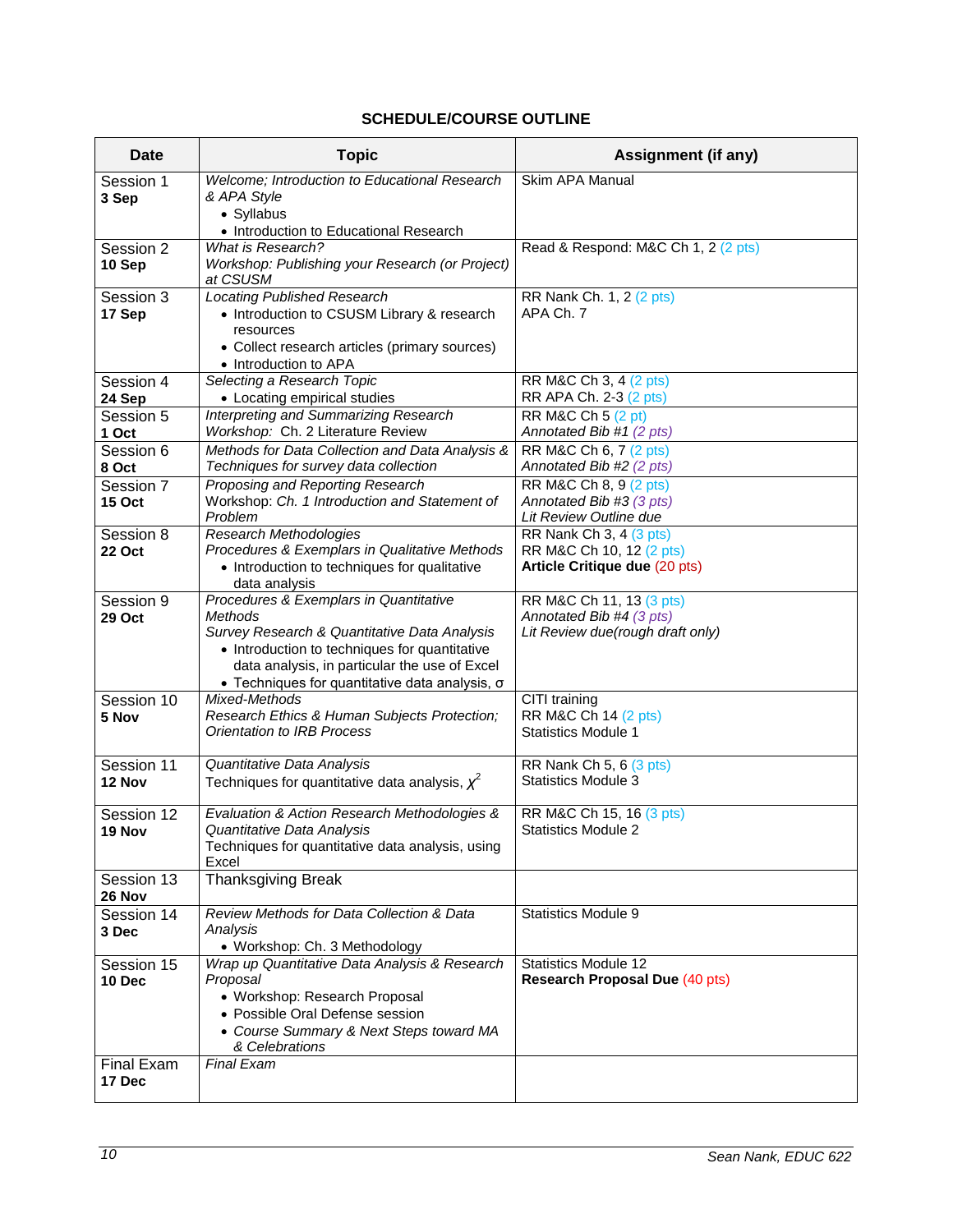### **PROFESSIONAL DISPOSITION RUBRIC**

<span id="page-10-0"></span>Name **Name Name Name Name Name Name Name Name Name Name Name N** 

### **MA PROFESSIONAL DISPOSITION SELF-ASSESSMENT INSTRUCTIONS**

- A. Carefully consider the descriptions provided for each level of the "General Option MA in Education Professional Disposition Advanced Rubric."
- B. Score yourself for each of the 6 professional disposition areas from 1-4.
- C. For each area provide two examples of behaviors that exemplify each disposition.
- D. Identify at least one area that needs improvement and describe an action plan for improvement with two examples of behaviors that exemplify each dispositional area(s) in the action plan.
- E. You will review the feedback you receive on the 6 professional dispositions from your EDUC 602 and EDUC 622 instructors.
- F. Prior to enrollment in EDUC 698, you will review the EDUC 602 course instructor and EDUC 622 course instructor ratings and revise your professional disposition self-assessment entries (i.e., self-ratings and two examples).

### <span id="page-10-1"></span>**General Option MA in Education Professional Dispositional Advanced Rubric**

| <b>Disposition</b>                                                                                                                                                                                                                    | <b>Unacceptable</b><br>1                                                                                                                                                                                                                                                                                                                                                                                                                                                                                                                                                                                                           | <b>Approaches</b><br><b>Target</b><br>$\mathbf{2}$                                                                                                                                                                                                                                                                                                                                                                                                                                                                                                                        | <b>Meets</b><br><b>Target</b><br>3                                                                                                                                                                                                                                                                                                                                                                                                                                                                                                                                                                                                                                  | <b>Meets</b><br><b>Advanced Target</b><br>4                                                                                                                                                                                                                                                                                                                                                                                                                                                                                                                                                                                                                                |
|---------------------------------------------------------------------------------------------------------------------------------------------------------------------------------------------------------------------------------------|------------------------------------------------------------------------------------------------------------------------------------------------------------------------------------------------------------------------------------------------------------------------------------------------------------------------------------------------------------------------------------------------------------------------------------------------------------------------------------------------------------------------------------------------------------------------------------------------------------------------------------|---------------------------------------------------------------------------------------------------------------------------------------------------------------------------------------------------------------------------------------------------------------------------------------------------------------------------------------------------------------------------------------------------------------------------------------------------------------------------------------------------------------------------------------------------------------------------|---------------------------------------------------------------------------------------------------------------------------------------------------------------------------------------------------------------------------------------------------------------------------------------------------------------------------------------------------------------------------------------------------------------------------------------------------------------------------------------------------------------------------------------------------------------------------------------------------------------------------------------------------------------------|----------------------------------------------------------------------------------------------------------------------------------------------------------------------------------------------------------------------------------------------------------------------------------------------------------------------------------------------------------------------------------------------------------------------------------------------------------------------------------------------------------------------------------------------------------------------------------------------------------------------------------------------------------------------------|
| 1. Social Justice and<br>Equity<br>Candidates appreciate the<br>languages, communities, and<br>experiences learners bring to<br>the classroom. Candidates<br>advocate for and support<br>marginalized communities<br>and individuals. | Behaves in a<br>manner that is<br>discriminatory,<br>intolerant, or<br>close-minded.<br>Resists working<br>with some groups<br>or individuals,<br>makes derogatory<br>remarks, or rejects<br>views based on<br>factors such as<br>gender,<br>exceptionalities,<br>race, culture,<br>religion, or<br>socioeconomic<br>background.<br>Selects materials,<br>designs activities,<br>or interacts in<br>ways that<br>promotes<br>stereotypes or<br>demeans others.<br>Does not take<br>appropriate<br>initiative to<br>understand and<br>identify student<br>needs and/or<br>provide learning<br>experiences that<br>meet the needs of | Usually models<br>respect and<br>concern for<br>equitable effort for<br>all learners and<br>responds to<br>feedback on how to<br>improve. Usually<br>demonstrates<br>understanding of<br>diversity (race,<br>gender, culture,<br>exceptionalities) in<br>written work and<br>other expressions<br>and revises<br>according to<br>feedback. Usually<br>selects materials,<br>designs activities<br>and interacts with<br>students in ways<br>that demonstrate<br>appreciation of<br>diversity and<br>demonstrates<br>improvements<br>based on<br>constructive<br>feedback. | Consistently<br>models respect for<br>all learners.<br>Behaves in ways<br>that reflect concern<br>and equitable effort<br>on behalf of all.<br>Written work and<br>other expressions<br>reflect<br>understanding of<br>diversity (race,<br>gender, culture,<br>exceptionalities).<br>Consistently selects<br>materials, designs<br>activities, and<br>interacts in ways<br>that demonstrate<br>appreciation of<br>diversity (e.g.,<br>includes models<br>from diverse<br>backgrounds in<br>learning<br>experiences and<br>provides<br>opportunities for<br>students to hear,<br>consider, and<br>discuss different<br>viewpoints).<br>Consistently<br>advocates for | Consistently<br>models respect for<br>all learners.<br>Behaves in ways<br>that reflect concern<br>and equitable effort<br>on behalf of all.<br>Written work and<br>other expressions<br>reflect<br>understanding of<br>diversity (race,<br>gender, culture,<br>exceptionalities).<br><b>Consistently selects</b><br>materials, designs<br>activities, and<br>interacts in ways<br>that demonstrate<br>appreciation of<br>diversity (e.g.,<br>includes models<br>from diverse<br>backgrounds in<br>learning<br>experiences and<br>provides<br>opportunities for<br>students to hear,<br>consider, and<br>discuss different<br>viewpoints).<br>Consistently<br>advocates for |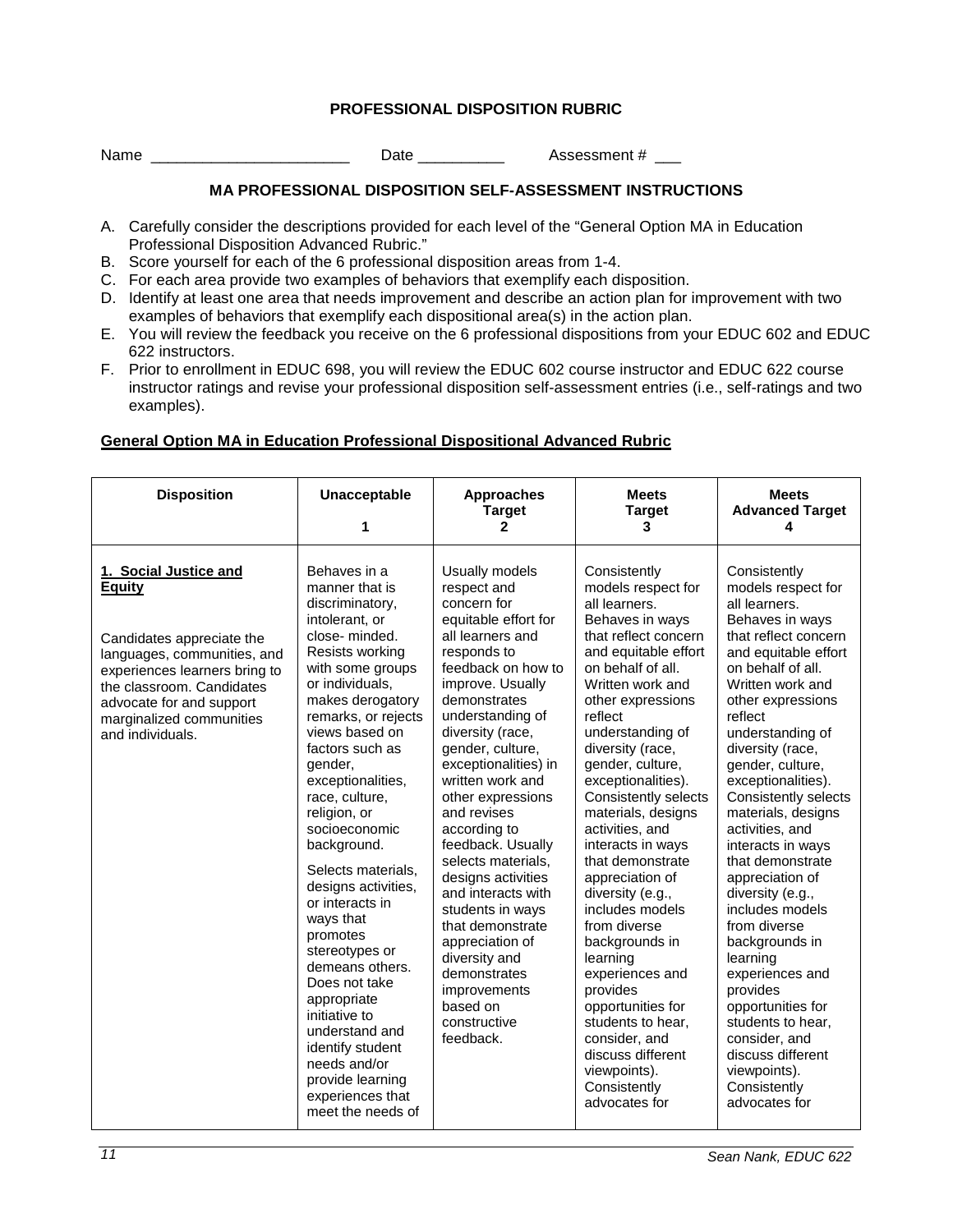| <b>Disposition</b> | <b>Unacceptable</b><br>1                                                                                                                                                                                                                               | <b>Approaches</b><br><b>Target</b><br>2 | <b>Meets</b><br><b>Target</b><br>з                                                                                                                                                                                                                    | <b>Meets</b><br><b>Advanced Target</b>                                                                                                                                                                                                                |
|--------------------|--------------------------------------------------------------------------------------------------------------------------------------------------------------------------------------------------------------------------------------------------------|-----------------------------------------|-------------------------------------------------------------------------------------------------------------------------------------------------------------------------------------------------------------------------------------------------------|-------------------------------------------------------------------------------------------------------------------------------------------------------------------------------------------------------------------------------------------------------|
|                    | all students. Fails<br>to provide extra<br>assistance or<br>alternative<br>learning<br>experiences when<br>needed.<br>Repeatedly<br>excludes some<br>students from<br>learning<br>experiences.<br>Gives preferential<br>treatment to some<br>students. |                                         | inclusion and<br>consideration of<br>diverse<br>perspectives.<br>Consistently<br>interacts in ways<br>that consider<br>individual<br>differences and life<br>experiences. Takes<br>care to provide<br>appropriate<br>experiences for all<br>students. | inclusion and<br>consideration of<br>diverse<br>perspectives.<br>Consistently<br>interacts in ways<br>that consider<br>individual<br>differences and life<br>experiences. Takes<br>care to provide<br>appropriate<br>experiences for all<br>students. |
|                    |                                                                                                                                                                                                                                                        |                                         |                                                                                                                                                                                                                                                       | Works to influence<br>others' provision of<br>services for those<br>beyond those in<br>his/her immediate<br>setting. Seeks<br>forums or leads<br>efforts to advocate<br>for inclusion and<br>consideration of<br>diverse<br>perspectives.             |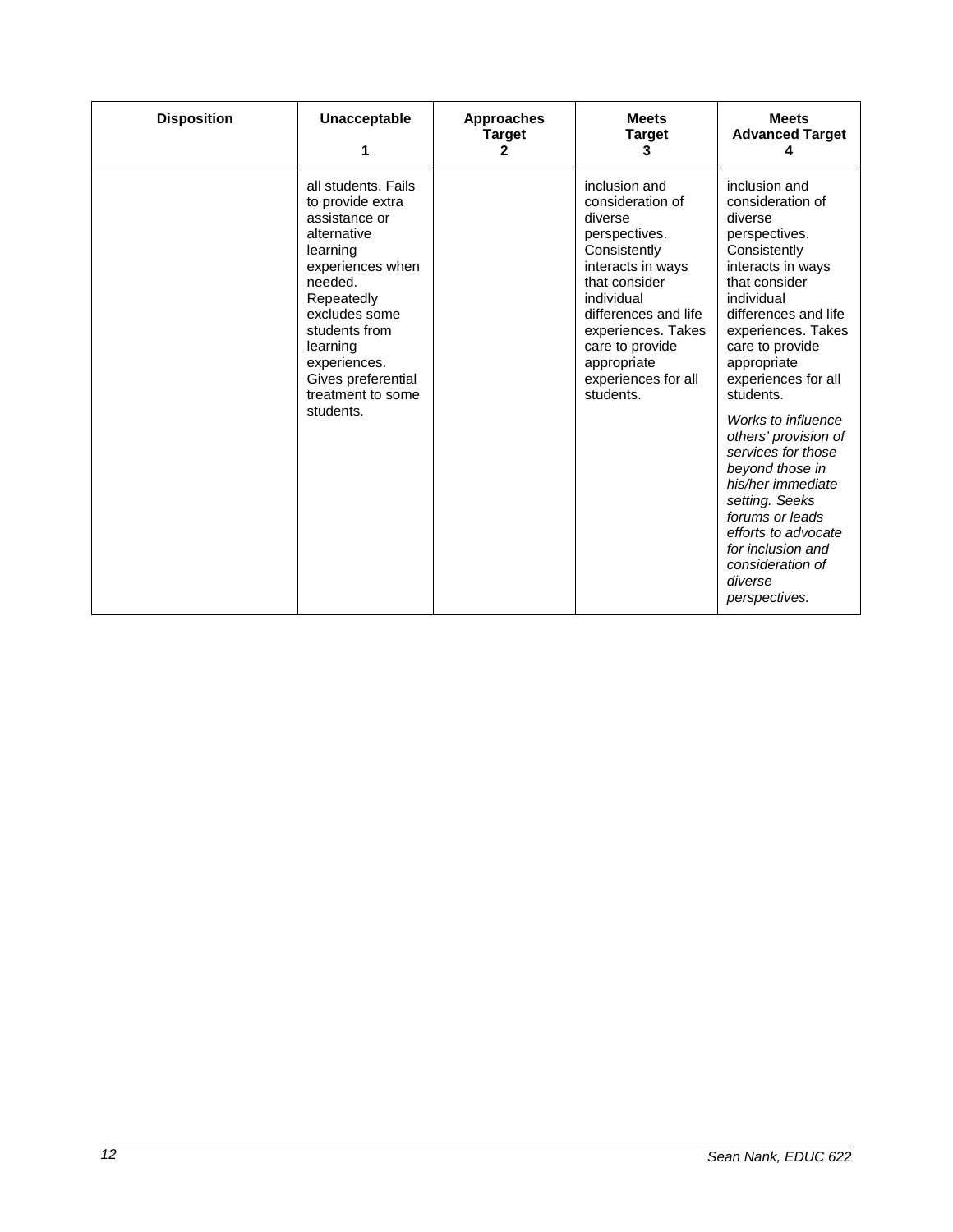| <b>Disposition</b>                                                                                                                                                                                                                           | <b>Unacceptable</b><br>1                                                                                                                                                                                                                                                                                                                                                       | <b>Approaches</b><br><b>Target</b><br>$\mathbf{2}$                                                                                                                                                                                                                                                                                                                        | <b>Meets</b><br><b>Target</b><br>3                                                                                                                                                                                                                                                                                                                                                                                                       | <b>Meets</b><br><b>Advanced Target</b><br>4                                                                                                                                                                                                                                                                                                                                                                                                                 |
|----------------------------------------------------------------------------------------------------------------------------------------------------------------------------------------------------------------------------------------------|--------------------------------------------------------------------------------------------------------------------------------------------------------------------------------------------------------------------------------------------------------------------------------------------------------------------------------------------------------------------------------|---------------------------------------------------------------------------------------------------------------------------------------------------------------------------------------------------------------------------------------------------------------------------------------------------------------------------------------------------------------------------|------------------------------------------------------------------------------------------------------------------------------------------------------------------------------------------------------------------------------------------------------------------------------------------------------------------------------------------------------------------------------------------------------------------------------------------|-------------------------------------------------------------------------------------------------------------------------------------------------------------------------------------------------------------------------------------------------------------------------------------------------------------------------------------------------------------------------------------------------------------------------------------------------------------|
| 2. Collaboration<br>Candidates practice the skills<br>of collaboration in their<br>professional interactions with<br>instructors, advisors,<br>students, colleagues,<br>parents/guardians/caregivers<br>and those in the wider<br>community. | Interacts with<br>others (students,<br>parents,<br>colleagues) in<br>ways that do not<br>communicate<br>respect. Uses<br>destructive<br>criticism,<br>derogatory<br>remarks, threats,<br>physical coercion,<br>or inappropriate<br>language or<br>behavior. Does<br>not reasonably<br>allow others to<br>express ideas.<br>Discourages or<br>undermines the<br>work of others. | Usually interacts<br>with others<br>(students, parents,<br>colleagues) in ways<br>that communicate<br>respect such as<br>being courteous,<br>demonstrating<br>impartiality and<br>responds positively<br>to feedback for<br>improving. Usually<br>encourages and<br>supports<br>participation and<br>success for all and<br>is responsive to<br>constructive<br>feedback. | Consistently<br>interacts with<br>others (students,<br>parents,<br>colleagues) in ways<br>that communicate<br>respect such as<br>being courteous,<br>demonstrating<br>impartiality, and<br>providing<br>opportunities for<br>others to express or<br>demonstrate their<br>needs and<br>viewpoints. Clearly<br>values and builds<br>relationships.<br>Consistently<br>encourages and<br>supports<br>participation and<br>success for all. | Consistently<br>interacts with<br>others (students,<br>parents,<br>colleagues) in ways<br>that communicate<br>respect such as<br>being courteous,<br>demonstrating<br>consistency and<br>impartiality, and<br>providing<br>opportunities for<br>others to express or<br>demonstrate their<br>needs and<br>viewpoints. Clearly<br>values and builds<br>relationships.<br>Consistently<br>encourages and<br>supports<br>participation and<br>success for all. |
|                                                                                                                                                                                                                                              |                                                                                                                                                                                                                                                                                                                                                                                |                                                                                                                                                                                                                                                                                                                                                                           |                                                                                                                                                                                                                                                                                                                                                                                                                                          | Advocates for the<br>expression of<br>diverse<br>perspectives.<br>Seeks forums and<br>leads efforts to<br>assist others in<br>developing<br>understanding and<br>skills in being<br>supportive of others<br>(e.g., students,<br>parents,<br>colleagues).                                                                                                                                                                                                    |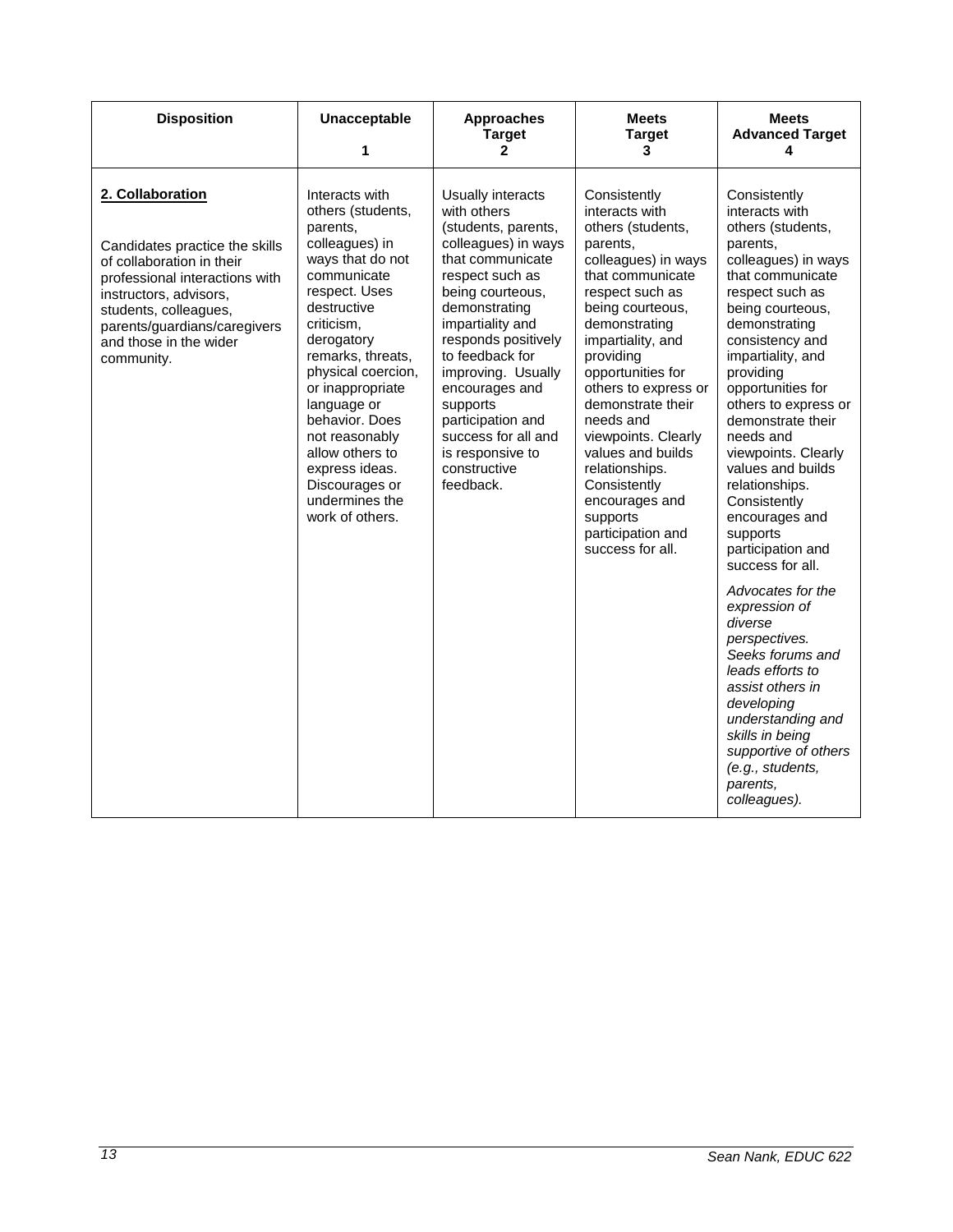| <b>Disposition</b>                                                                                                                                            | <b>Unacceptable</b><br>1                                                                                                                                                                                                                                                                                 | <b>Approaches</b><br><b>Target</b><br>$\mathbf{2}$                                                                                                                                                                                                                                                                                                                                                                               | <b>Meets</b><br><b>Target</b><br>3                                                                                                                                                                                                                                                                                                                                                                                                                                                                                          | <b>Meets</b><br><b>Advanced Target</b><br>4                                                                                                                                                                                                                                                                                                                                                                                                                                                                                                                                                                                                                                                                                                                                                     |
|---------------------------------------------------------------------------------------------------------------------------------------------------------------|----------------------------------------------------------------------------------------------------------------------------------------------------------------------------------------------------------------------------------------------------------------------------------------------------------|----------------------------------------------------------------------------------------------------------------------------------------------------------------------------------------------------------------------------------------------------------------------------------------------------------------------------------------------------------------------------------------------------------------------------------|-----------------------------------------------------------------------------------------------------------------------------------------------------------------------------------------------------------------------------------------------------------------------------------------------------------------------------------------------------------------------------------------------------------------------------------------------------------------------------------------------------------------------------|-------------------------------------------------------------------------------------------------------------------------------------------------------------------------------------------------------------------------------------------------------------------------------------------------------------------------------------------------------------------------------------------------------------------------------------------------------------------------------------------------------------------------------------------------------------------------------------------------------------------------------------------------------------------------------------------------------------------------------------------------------------------------------------------------|
| 3. Critical Thinking<br>Candidates analyze various<br>professional contexts,<br>resulting in more informed<br>decision-making about<br>professional practice. | Does not gather,<br>analyze or use<br>data to make<br>informed<br>decisions.<br>Behaves in ways<br>that reflect a belief<br>that others should<br>provide what is<br>needed. Does not<br>ask appropriate<br>questions or take<br>initiative to work<br>toward achieving<br>goals or solving<br>dilemmas. | Usually analyzes<br>professional<br>contexts by<br>appropriately<br>seeking information<br>to make decisions<br>about practice and<br>responds to<br>constructive<br>feedback. Usually<br>seeks a variety of<br>perspectives in<br>exploring issues.<br>Usually asks<br>questions and<br>takes action to<br>achieve goals or<br>solve dilemmas.<br>Usually anticipates<br>needs and assists<br>others in obtaining<br>resources. | Consistently<br>analyzes<br>professional<br>contexts, by a)<br>seeking information<br>from a variety of<br>sources to analyze<br>student needs and<br>b) planning and<br>implementing<br>appropriate<br>decisions about<br>professional<br>practice.<br>Consistently seeks<br>a variety of<br>perspectives in<br>exploring issues.<br>Consistently asks<br>questions and<br>takes action to<br>achieve goals or<br>solve dilemmas.<br>Consistently<br>anticipates needs<br>and assists others<br>in obtaining<br>resources. | Consistently<br>analyzes<br>professional<br>contexts, by a)<br>seeking information<br>from a variety of<br>sources to analyze<br>student needs and<br>b) planning and<br>implementing<br>appropriate<br>decisions about<br>professional<br>practice.<br>Consistently seeks<br>a variety of<br>perspectives in<br>exploring issues.<br>Consistently asks<br>questions and<br>takes action to<br>achieve goals or<br>solve dilemmas.<br>Consistently<br>anticipates needs<br>and assists others<br>in obtaining<br>resources.<br>Provides leadership<br>in solving dilemmas<br>involving the<br>procurement or<br>distribution of<br>resources. Actively<br>seeks or leads<br>opportunities to<br>select or create<br>appropriate new<br>forums to advocate<br>for students or the<br>profession. |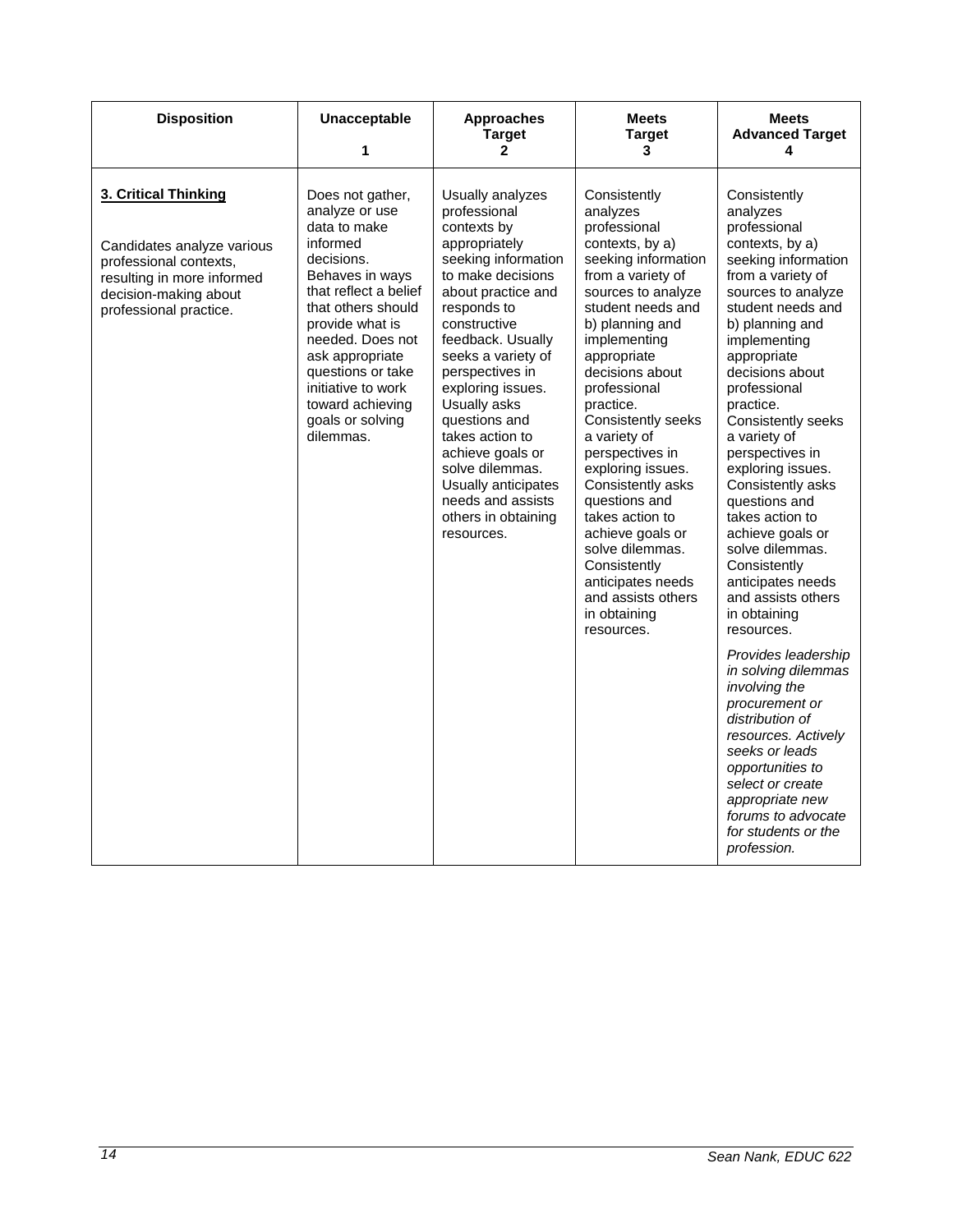| <b>Disposition</b>                                                                              | <b>Unacceptable</b><br>1                                                                                                                                                                                                                                                                                                                                                                                                                                                                                                       | <b>Approaches</b><br><b>Target</b><br>$\mathbf{2}$                                                                                                                                                                                                                                                                                                                                                                                                                       | <b>Meets</b><br><b>Target</b><br>3                                                                                                                                                                                                                                                                                                                                                                                                                          | <b>Meets</b><br><b>Advanced Target</b><br>4                                                                                                                                                                                                                                                                                                                                                                                                                                                                                                                                                                                                        |
|-------------------------------------------------------------------------------------------------|--------------------------------------------------------------------------------------------------------------------------------------------------------------------------------------------------------------------------------------------------------------------------------------------------------------------------------------------------------------------------------------------------------------------------------------------------------------------------------------------------------------------------------|--------------------------------------------------------------------------------------------------------------------------------------------------------------------------------------------------------------------------------------------------------------------------------------------------------------------------------------------------------------------------------------------------------------------------------------------------------------------------|-------------------------------------------------------------------------------------------------------------------------------------------------------------------------------------------------------------------------------------------------------------------------------------------------------------------------------------------------------------------------------------------------------------------------------------------------------------|----------------------------------------------------------------------------------------------------------------------------------------------------------------------------------------------------------------------------------------------------------------------------------------------------------------------------------------------------------------------------------------------------------------------------------------------------------------------------------------------------------------------------------------------------------------------------------------------------------------------------------------------------|
| 4. Professional Ethics<br>Candidates make and act on<br>well-reasoned, principled<br>judgments. | Fails to<br>consistently honor<br>the needs and<br>best interests of<br>students, the work<br>setting (school,<br>district, university)<br>or profession.<br>Demonstrates a<br>pattern of<br>unprofessional<br>behavior such as<br>absence,<br>tardiness, failure<br>to complete tasks,<br>inappropriate<br>dress or personal<br>behavior, violation<br>of confidentiality,<br>academic<br>dishonesty (e.g.,<br>plagiarism,<br>cheating), or<br>imposition of<br>personal,<br>religious, or<br>political views<br>upon others. | Usually honors the<br>needs and best<br>interests of<br>students, the work<br>setting and the<br>profession and<br>responds positively<br>to feedback on how<br>to improve. Usually<br>makes well -<br>reasoned.<br>principled<br>judgments<br>regarding<br>professional<br>behaviors such as<br>promptness, task<br>completion,<br>maintaining<br>confidentiality,<br>academic honesty,<br>and appropriate<br>separation of<br>personal and<br>professional<br>domains. | <b>Consistently honors</b><br>the needs and best<br>interests of<br>students, the work<br>setting (school,<br>district, university),<br>and the profession.<br>Consistently makes<br>well-reasoned,<br>principled<br>judgments<br>regarding<br>professional<br>behaviors such as<br>promptness, task<br>completion,<br>maintaining<br>confidentiality,<br>academic honesty,<br>and appropriate<br>separation of<br>personal and<br>professional<br>domains. | <b>Consistently honors</b><br>the needs and best<br>interests of<br>students, the work<br>setting (school,<br>district, university),<br>and the profession.<br>Consistently makes<br>well-reasoned,<br>principled<br>judgments<br>regarding<br>professional<br>behaviors such as<br>promptness, task<br>completion,<br>maintaining<br>confidentiality,<br>academic honesty,<br>and appropriate<br>separation of<br>personal and<br>professional<br>domains.<br>Actively seeks or<br>leads forums to<br>advocate for<br>professional<br>conditions and<br>resources that will<br>improve learning<br>outcomes for<br>students or the<br>profession. |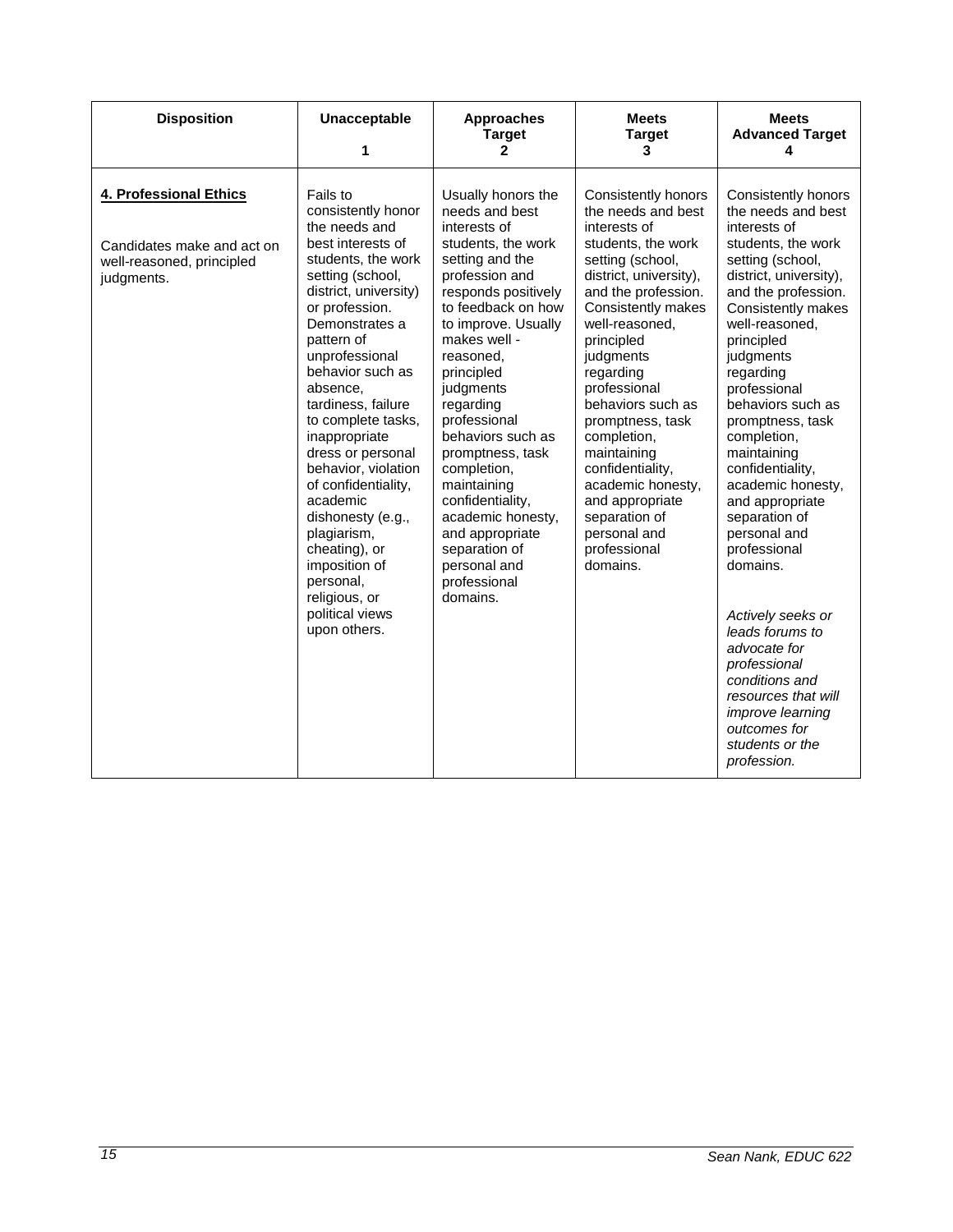| <b>Disposition</b>                                                                                                                                    | Unacceptable<br>1                                                                                                                                                                                                                                                                                                                                                                                                                                                                                                                          | <b>Approaches</b><br><b>Target</b><br>$\mathbf{2}$                                                                                                                                                                                                                                                                                                                                                                             | <b>Meets</b><br><b>Target</b><br>3                                                                                                                                                                                                                                                                                                                                                                                                                                                                                                                                                                                     | <b>Meets</b><br><b>Advanced Target</b><br>4                                                                                                                                                                                                                                                                                                                                                                                                                                                                                                                                                                                                                                         |
|-------------------------------------------------------------------------------------------------------------------------------------------------------|--------------------------------------------------------------------------------------------------------------------------------------------------------------------------------------------------------------------------------------------------------------------------------------------------------------------------------------------------------------------------------------------------------------------------------------------------------------------------------------------------------------------------------------------|--------------------------------------------------------------------------------------------------------------------------------------------------------------------------------------------------------------------------------------------------------------------------------------------------------------------------------------------------------------------------------------------------------------------------------|------------------------------------------------------------------------------------------------------------------------------------------------------------------------------------------------------------------------------------------------------------------------------------------------------------------------------------------------------------------------------------------------------------------------------------------------------------------------------------------------------------------------------------------------------------------------------------------------------------------------|-------------------------------------------------------------------------------------------------------------------------------------------------------------------------------------------------------------------------------------------------------------------------------------------------------------------------------------------------------------------------------------------------------------------------------------------------------------------------------------------------------------------------------------------------------------------------------------------------------------------------------------------------------------------------------------|
| 5. Reflective Teaching and<br>Learning<br>Candidates critically review<br>their professional practice and<br>the impact it has on student<br>success. | Does not critically<br>evaluate own<br>professional<br>practice or<br>performance (e.g.,<br>interactions,<br>written work,<br>assessments) and<br>the impact on<br>student success.<br>Fails to see the<br>need for positive<br>change. Does not<br>provide<br>substantive<br>suggestions for<br>positive self-<br>improvement.<br>Rejects<br>suggestions from<br>others directly or<br>by failing to act.<br>Offers excuses<br>and/or assigns<br>blame for negative<br>results to<br>students, parents,<br>colleagues, or<br>supervisors. | Usually<br>demonstrates<br>understanding of<br>the relevant<br>teaching/learning<br>standards while<br>being responsive to<br>feedback. Usually<br>evaluates own<br>professional<br>performance and<br>the impact on<br>student success.<br>Usually generates<br>ideas for potential<br>improvements. Is<br>usually open-<br>minded and<br>positive when<br>receiving feedback,<br>acting upon<br>suggestions and<br>feedback. | Consistently<br>demonstrates<br>understanding of<br>the relevant<br>teaching/learning<br>standards.<br>Consistently<br>evaluates own<br>professional<br>practice and<br>performance (e.g.,<br>interactions, written<br>work, formal and<br>informal<br>assessments) and<br>the impact on<br>student success.<br>Consistently<br>generates ideas for<br>potential<br>improvements or<br>revisions and<br>applies them to<br>future professional<br>practice and<br>performance. Is<br>consistently open-<br>minded and<br>positive when<br>receiving feedback<br>from others.<br>Consistently acts<br>upon suggestions. | Consistently<br>demonstrates<br>understanding of<br>the relevant<br>teaching/learning<br>standards.<br>Consistently<br>evaluates own<br>professional<br>practice and<br>performance (e.g.,<br>interactions, written<br>work, formal and<br>informal<br>assessments) and<br>the impact on<br>student success.<br>Consistently<br>generates ideas for<br>potential<br>improvements or<br>revisions and<br>applies them to<br>future professional<br>practice and<br>performance. Is<br>consistently open-<br>minded and<br>positive when<br>receiving feedback<br>from others.<br>Consistently acts<br>upon suggestions.<br>Actively seeks<br>further information<br>and perspectives |
|                                                                                                                                                       |                                                                                                                                                                                                                                                                                                                                                                                                                                                                                                                                            |                                                                                                                                                                                                                                                                                                                                                                                                                                |                                                                                                                                                                                                                                                                                                                                                                                                                                                                                                                                                                                                                        | from others to<br>evaluate own<br>performance and<br>demonstrates in<br>depth analysis and<br>synthesis of<br>viewpoints. Applies<br>relevant<br>teaching/learning<br>standards in their<br>work.                                                                                                                                                                                                                                                                                                                                                                                                                                                                                   |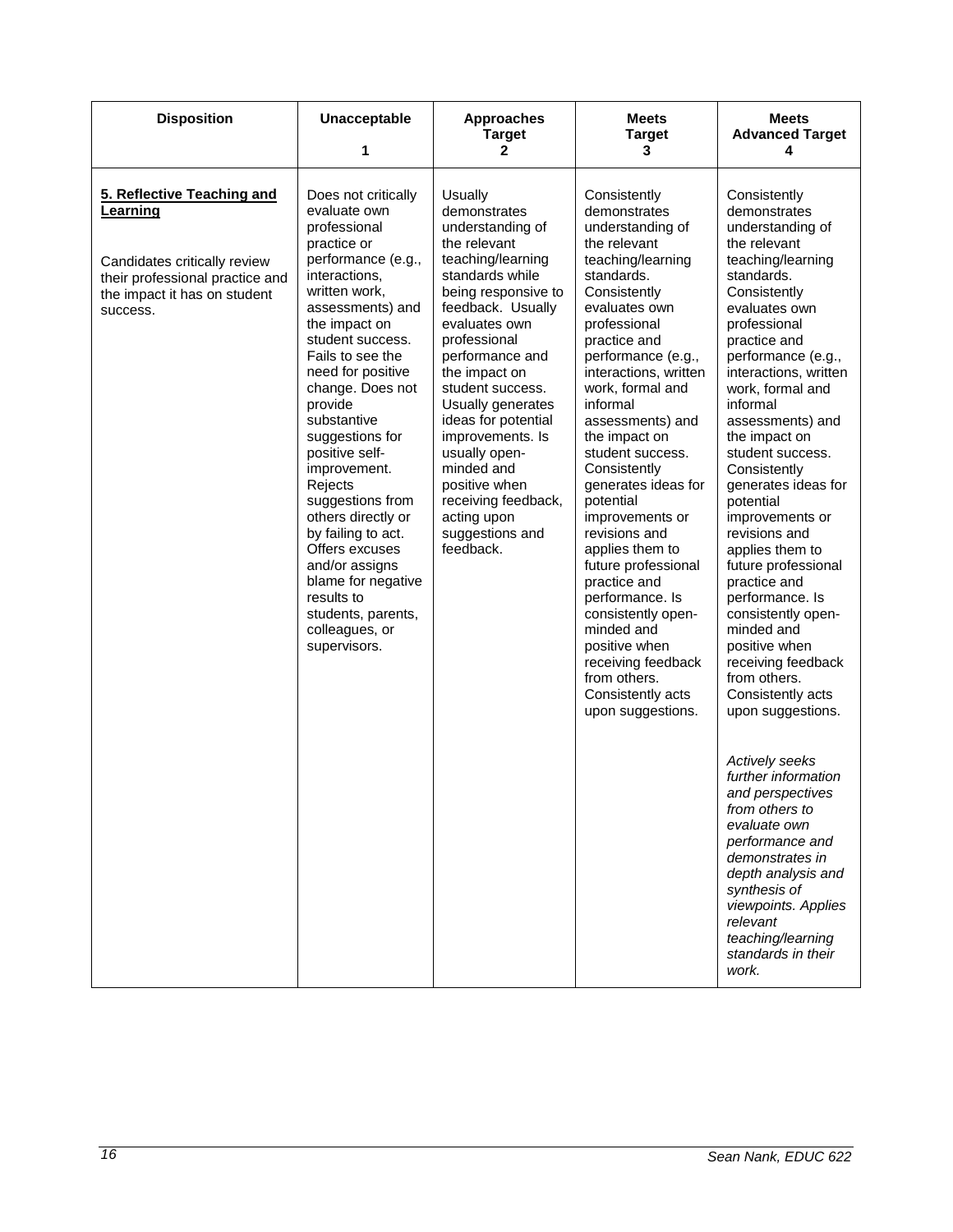| <b>Disposition</b>                                                                                                                                  | Unacceptable<br>1                                                                                                                                                                                                                                                                                                                                                                                                                                                                                                                                                                                      | <b>Approaches</b><br><b>Target</b><br>2                                                                                                                                                                                                                                                                                                                                                                                                                                                                                                                                                                                                                               | <b>Meets</b><br><b>Target</b><br>3                                                                                                                                                                                                                                                                                                                                                                                                                                                                                                                                                                                                                                                     | <b>Meets</b><br><b>Advanced Target</b><br>4                                                                                                                                                                                                                                                                                                                                                                                                                                                                                                                                                                                                                                                                                                                                                                                                                                                                                                                                                                                                                                                           |
|-----------------------------------------------------------------------------------------------------------------------------------------------------|--------------------------------------------------------------------------------------------------------------------------------------------------------------------------------------------------------------------------------------------------------------------------------------------------------------------------------------------------------------------------------------------------------------------------------------------------------------------------------------------------------------------------------------------------------------------------------------------------------|-----------------------------------------------------------------------------------------------------------------------------------------------------------------------------------------------------------------------------------------------------------------------------------------------------------------------------------------------------------------------------------------------------------------------------------------------------------------------------------------------------------------------------------------------------------------------------------------------------------------------------------------------------------------------|----------------------------------------------------------------------------------------------------------------------------------------------------------------------------------------------------------------------------------------------------------------------------------------------------------------------------------------------------------------------------------------------------------------------------------------------------------------------------------------------------------------------------------------------------------------------------------------------------------------------------------------------------------------------------------------|-------------------------------------------------------------------------------------------------------------------------------------------------------------------------------------------------------------------------------------------------------------------------------------------------------------------------------------------------------------------------------------------------------------------------------------------------------------------------------------------------------------------------------------------------------------------------------------------------------------------------------------------------------------------------------------------------------------------------------------------------------------------------------------------------------------------------------------------------------------------------------------------------------------------------------------------------------------------------------------------------------------------------------------------------------------------------------------------------------|
| 6. Life-Long Learning<br>Candidates recognize the<br>need for and are committed to<br>actively seeking new<br>knowledge, skills and<br>experiences. | Does not regularly<br>demonstrate<br>intellectual<br>engagement with<br>material or others<br>(e.g., peers,<br>instructors,<br>students). Verbal<br>and written<br>contributions do<br>not demonstrate<br>familiarity with<br>required material.<br>Fails to ask<br>questions or make<br>thoughtful<br>references to<br>concepts of study.<br>Fails to meet<br>professional<br>standards in<br>written work and<br>participation.<br>Argues point of<br>view in terms of<br>personal<br>experience or<br>hearsay rather<br>than<br>understanding of<br>theory, research,<br>or data-based<br>evidence. | Verbal and written<br>contributions<br>usually<br>demonstrate<br>familiarity with<br>required material<br>and intellectual<br>engagement with<br>material and others<br>(e.g., peers,<br>instructors,<br>students). Has<br>taken advantage of<br>some learning<br>opportunities to<br>stay professionally<br>current and acquire<br>new knowledge.<br>Usually meets<br>professional<br>standards in written<br>work and<br>participation.<br>Usually makes<br>connections<br>between concepts,<br>experiences, and<br>content. Positions<br>represent theory,<br>research, and/or<br>data-based<br>evidence rather<br>than personal<br>experience or<br>perspectives. | Consistently<br>demonstrates<br>intellectual<br>engagement with<br>material and others<br>(e.g., peers,<br>instructors,<br>students).<br>Consistently seeks<br>and takes<br>advantage of<br>learning<br>opportunities to<br>stay professionally<br>current and acquire<br>new knowledge,<br>skills, and<br>experiences. Is<br>clearly familiar with<br>relevant<br>professional<br>organizations,<br>current research,<br>and interdisciplinary<br>practices.<br>Consistently makes<br>connections<br>between concepts,<br>experiences, and<br>content.<br>Consistently seeks<br>and uses<br>contemporary<br>theory, research,<br>and data-based<br>evidence to inform<br>instruction. | Consistently<br>demonstrates<br>intellectual<br>engagement with<br>material and others<br>(e.g., peers,<br>instructors,<br>students).<br>Consistently seeks<br>and takes<br>advantage of<br>learning<br>opportunities to<br>stay professionally<br>current and acquire<br>new knowledge,<br>skills, and<br>experiences. Is<br>clearly familiar with<br>relevant<br>professional<br>organizations,<br>current research,<br>and interdisciplinary<br>practices.<br>Consistently makes<br>connections<br>between concepts,<br>experiences, and<br>content.<br>Consistently seeks<br>and uses<br>contemporary<br>theory, research,<br>and data-based<br>evidence to inform<br>instruction.<br>Seeks further<br>information and<br>engages others in<br>intellectual<br>discussions.<br>Creates learning<br>opportunities for<br>self and others. Is<br>actively involved in<br>professional groups<br>and associations,<br>or other<br>professional<br>decision-making<br>bodies. Analyzes,<br>synthesizes and<br>evaluates material<br>in order to provide<br>professional<br>development for<br>others. |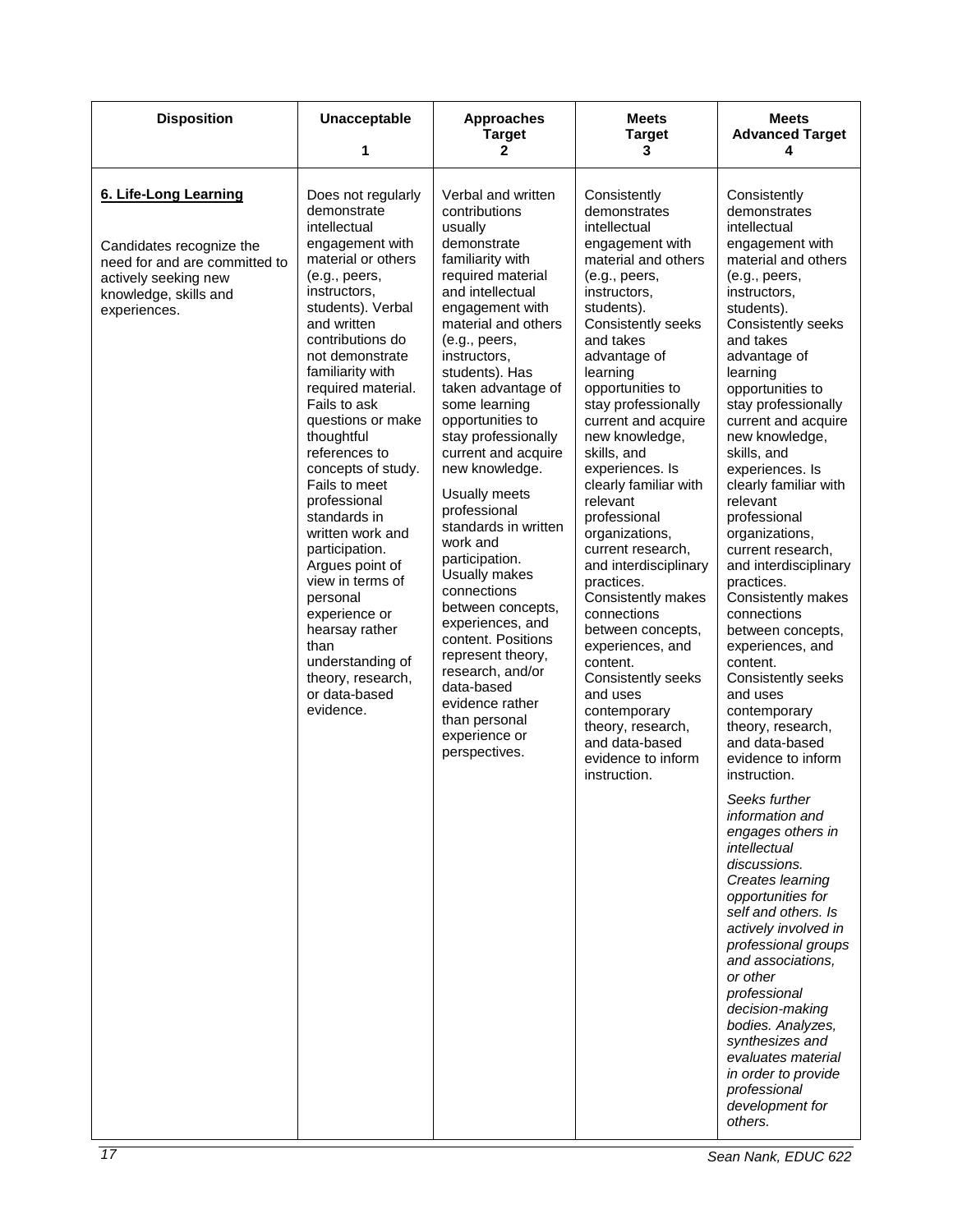#### **GRADUATE WRITING ASSESSMENT REQUIREMENT**

<span id="page-17-0"></span>The Graduate Studies: Graduation Writing Assessment Requirement (GWAR) outlines the procedures for assessing master's student writing proficiency and the criteria for each CSUSM master's program to determine that a master's student has met the GWAR.

The writing requirement must be completed before a graduate student advances to candidacy. A student may satisfy the graduate writing requirement in one of two ways: an acceptable standardized test score, or a paper(s) that receive(s) a passing score as described below.

The paper(s) will be scored using a rubric (1 - 4) in each of four areas: "I. Style and Format", "II. Mechanics", "III. Content and Organization", and "IV. Integration and Critical Analysis". The minimal acceptable combined score from all of the four (I-IV) sections is 10 points, with no scores of "1" on any section, resulting in a minimum of a 2.5 average for all sections.

Find the full policy at http://www.csusm.edu/policies/active/documents/graduate\_writing\_assessment\_requirement.html

|                     | 4                                                                                                                                                                                                                                                                                                                                                                            | 3                                                                                                                                                                                                                                                                                                                                                                                                                                    | $\mathbf{2}$                                                                                                                                                                                                                                                                                                                                                                                               |                                                                                                                                                                                                                                                                                                                                                                                                                                                   |
|---------------------|------------------------------------------------------------------------------------------------------------------------------------------------------------------------------------------------------------------------------------------------------------------------------------------------------------------------------------------------------------------------------|--------------------------------------------------------------------------------------------------------------------------------------------------------------------------------------------------------------------------------------------------------------------------------------------------------------------------------------------------------------------------------------------------------------------------------------|------------------------------------------------------------------------------------------------------------------------------------------------------------------------------------------------------------------------------------------------------------------------------------------------------------------------------------------------------------------------------------------------------------|---------------------------------------------------------------------------------------------------------------------------------------------------------------------------------------------------------------------------------------------------------------------------------------------------------------------------------------------------------------------------------------------------------------------------------------------------|
| Format<br>Style and | In addition to meeting the<br>requirement for a "3," the<br>paper consistently models<br>the language and<br>conventions used in the<br>scholarly/professional<br>literature appropriate to the<br>student's discipline. The<br>manuscript would meet the<br>guidelines for submission for<br>publication in a peer-<br>reviewed journal in the<br>student's field of study. | While there may be minor<br>errors, conventions for<br>style and format are used<br>consistently throughout<br>the paper. Demonstrates<br>thoroughness and<br>competence in<br>documenting sources;<br>the reader would have<br>little difficulty referring<br>back to cited sources.<br>Style and format<br>contribute to the<br>comprehensibility of the<br>paper. Suitably models<br>the discipline's overall<br>scholarly style. | The style and format are<br>broadly followed, but<br>inconsistencies are<br>apparent. There is<br>selection of less suitable<br>sources (non-peer<br>reviewed literature, web<br>information). Weak<br>transitions and apparent<br>logic gaps occur<br>between topics being<br>addressed. The style<br>may be difficult to follow<br>so as to detract from the<br>comprehensibility of the<br>manuscript.  | While some discipline-<br>specific conventions are<br>followed, others are not.<br>Paper lacks consistency<br>of style and/or format. It<br>may be unclear which<br>references are direct<br>quotes and which are<br>paraphrased. Based on<br>the information provided,<br>the reader would have<br>some difficulty referring<br>back to cited sources.<br>Significant revisions<br>would contribute to the<br>comprehensibility of the<br>paper. |
| II. Mechanics       | In addition to meeting the<br>requirements for a "3," the<br>paper is essentially error-free<br>in terms of mechanics.<br>Writing flows smoothly from<br>one idea to another.<br><b>Transitions effectively</b><br>establish a sound scholarly<br>argument and aid the reader<br>in following the writer's logic.                                                            | While there may be minor<br>errors, the paper follows<br>normal conventions of<br>spelling and grammar<br>throughout. Errors do not<br>significantly interfere with<br>topic comprehensibility.<br>Transitions and<br>organizational structures,<br>such as subheadings, are<br>effectively used which<br>help the reader move<br>from one point to<br>another.                                                                      | Grammatical<br>conventions are<br>generally used, but<br>inconsistency and/or<br>errors in their use result<br>in weak, but still<br>apparent, connections<br>between topics in the<br>formulation of the<br>argument. There is poor<br>or improper use of<br>headings and related<br>features to keep the<br>reader on track within<br>the topic. Effective<br>discipline-specific<br>vocabulary is used. | Frequent errors in<br>spelling, grammar (such<br>as subject/verb<br>agreements and tense),<br>sentence structure,<br>and/or other writing<br>conventions make<br>reading difficult and<br>interfere with<br>comprehensibility. There<br>is some confusion in the<br>proper use of discipline-<br>specific terms. Writing<br>does not flow smoothly<br>from point to point;<br>appropriate transitions<br>are lacking.                             |

# <span id="page-17-1"></span>**Rubric Used to Evaluate Student Submissions to Satisfy the GWAR**